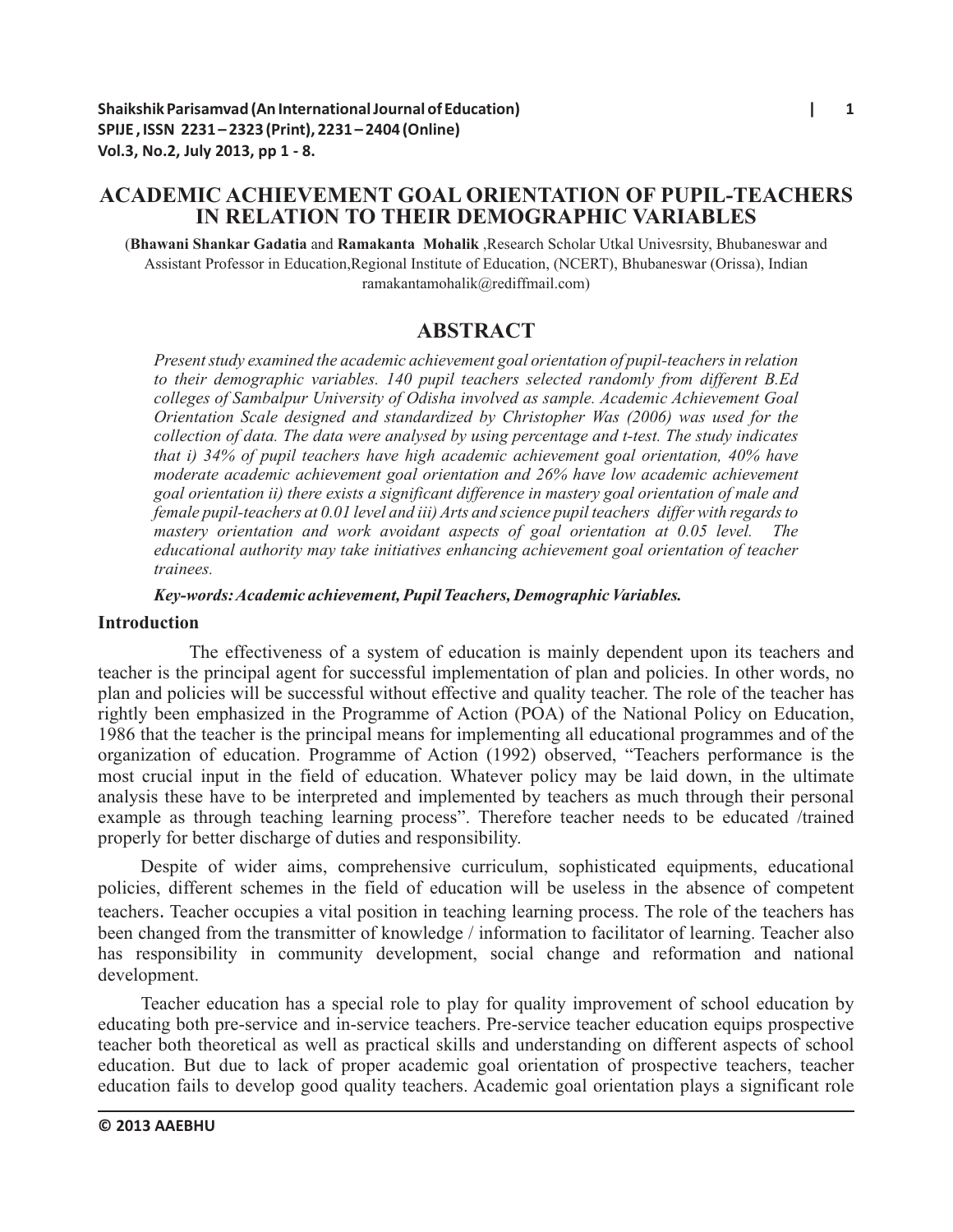in shaping pupil teachers knowledge and skills during teacher training course.

Academic goal refers to motives of an academic nature that students use for guiding their classroom behaviour. As such, these goals can encourage the students to pursue different objectives in the academic or school situation. Goal orientation theorists have defined achievement goals as the reason which one engages in an achievement task. Fuente (2004) defines academic goals as motives of an academic nature that students use for guiding their classroom behaviour. The specific type of goals one sets determines the personal experience one has followed to get success or failure of the task in which one engaged. Academic achievement goal orientation is defined as an individual's set of beliefs that reasons why they approach and engage in academic tasks (Printrich, 2000). Academic achievement goal is one of the motivating factors for success in any task. In teacher education it determines effectiveness of pupil teacher in realising purpose of teacher education.

#### **Need of the Study:**

Over the past few decades, achievement goal theory has emerged as prevalent conceptualization of motivation in the academic setting. Researchers have found much evidence that students' goal in the academic tasks are associated with a variety of academic behaviour and outcomes (Ames, 1992). One factor that is associated with student goal adoption is perception of the classroom goal structure. Teachers' goals, beliefs and approaches to instruction are instrumental in creating the classroom structure. Pre-service teachers' perceptions of the goal structure of their respective teacher certification programs were significantly related to the goals that they adopted as learners in their programme. In addition these pre-service teachers enter the teaching profession with a history of their own goals as learners. Given these multiple sources of influence, it would be of value to understand the goal that novice teachers adopt in the classroom, particularly in terms of designing teacher certification programme that would encourage the endorsement of more adoptive goals in teaching. By tailoring instrumental practices to reflect those goals, teachers may be able to promote the optimal development and achievement of their students.

Elliot and McGregor (2001) had developed an achievement goal orientation model that delineates the conditions under which mastery and performance goals are most beneficial. Performance goals may in fact, work in a student's favour. For instance a student who seeks to attain high grades may put in more time and effort on assignments, which reflects a performance orientation. For another student, the motivation underlying behaviour is not toward performing well, but avoids performing poorly and the consequences to one's self-image resulting from failure. In this model performance avoidance goals are associated with task anxiety, fear of failure and perhaps lower grades. Further, task avoidant behaviours, such as procrastination, have been linked to performance avoidance goals (Tuckman, 1991). Goal setting is considered to be extremely important behaviour. Good planning and goal setting behaviour positively affects performance on any task. In an organizational context goal-setting interventions have a positive effect on performance by providing the feedback and motivation to succeed at work and academic performance.

 Therefore, it is important to know the level of academic achievement goal orientation of pupil teachers. This would give insight to explore academic achievement goal orientation of pupil-teachers in relation to their demographic variables.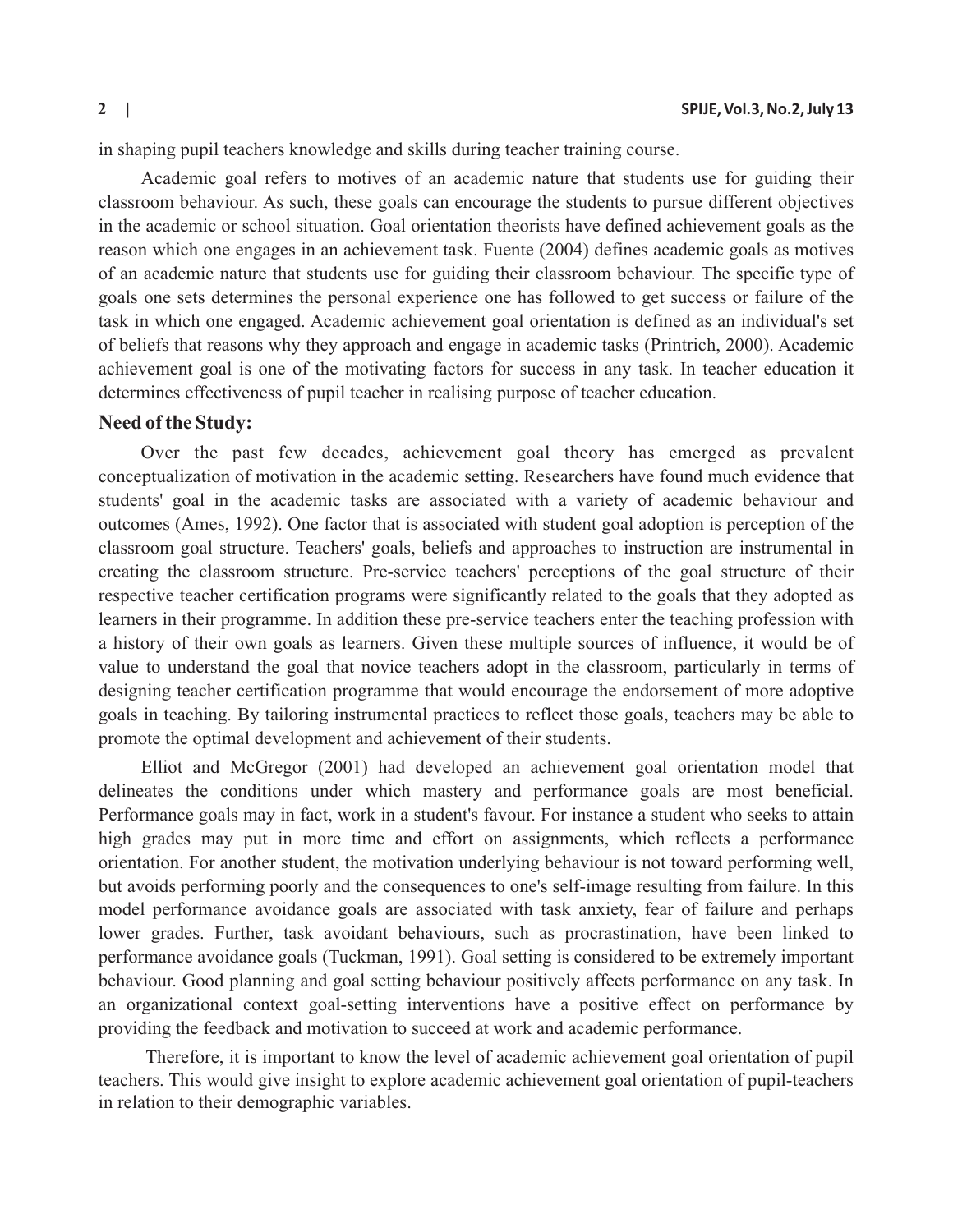### **Objectives**

- 1. To ascertain the academic achievement goal orientation of pupil-teachers.
- 2. To compare the academic achievement goal orientation of male and female pupilteachers.
- 3. To compare the academic achievement goal orientation of arts and science pupil-teachers.
- 4. To compare the academic achievement goal orientation of rural and urban pupil-teachers.

# **Hypotheses**

- 1. There is no significant difference in academic achievement goal orientation of male and female pupil- teachers.
- 2. There is no significant difference in academic achievement goal orientation of arts and science pupil- teachers.
- 3. There is no significant difference in academic achievement goal orientation of rural and urban pupil- teachers.

# **Procedure**

Descriptive survey method was employed to find out level of academic goal orientation of pupil teachers. The study involved 140 pre-service teachers (60 male and 80 female pre-service teachers) as sample. They were selected randomly from two B.Ed colleges of Sambalpur University, Odisha.

Academic achievement goal orientation scale by Christopher Was (2006) was used to ascertain the academic achievement goal orientation of pre-service teachers. The scale consists of 34 items covering four dimensions namely, Mastery orientation, Performance approach, Performance avoidant and Work avoidant. Each statement had six alternatives (Very Untrue, Mostly Untrue, Somewhat Untrue, Somewhat True, Mostly True and Very True) from which a respondent has to choose anyone, which candidly express his response. The scale value for six alternatives are 1-very untrue, 2-mostly untrue, 3-somewhat untrue, 4-somewhat true, 5- mostly true and 6-very true. Individual score was obtained by adding all scale value. The validity of the scale was estimated by using Amos 5 software which allows direct testing of factor loading of each item in the measure on its predicted subscale or factor. The chi-square test for predicted model was significant (1465.51). For reliability, Cronbachs Alpha was calculated, which ranges from .64 to .81.

The demographic data of the participants were gathered via the information sheet. In the information sheet, data of the pupil teachers i.e. their name, gender, stream, class, locality, type of institutions, date of birth and academic achievement were included.

The collected data were analysed by using percentage, mean, SD and t test and accordingly interpretation were made.

#### **Data Analysis**

First objective of the study was to study the academic achievement goal orientation of pupilteachers. For this investigators, categorised pupil teachers as High, Moderate and Low academic achievement goal orientation on basis of score. The table-1 presents number and percentage of pupil teachers belonging to different category of academic achievement goal orientation.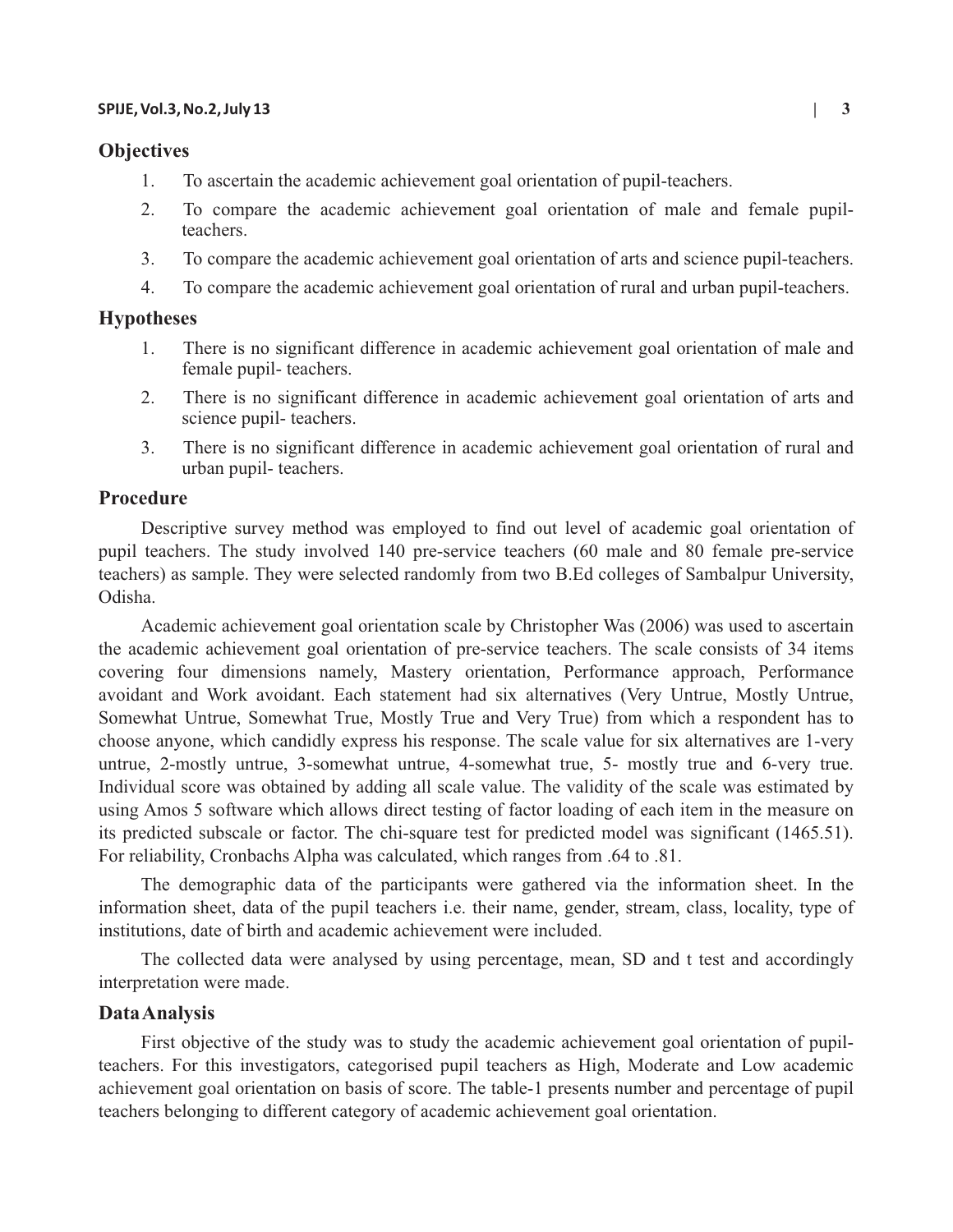| <b>Scores Range</b> | N and $\%$ | Type of Academic achievement goal<br>orientation |
|---------------------|------------|--------------------------------------------------|
| Above 141           | 48 (34)    | High academic achievement goal                   |
| $120 - 140$         | 56 (40)    | Moderate academic achievement goal               |
| Below 120           | 36 (26)    | Low academic achievement goal                    |

**Table- 1: Academic achievement goal orientation of pupil-teachers**

# **Number in parentheses indicates percentage**

From table-1 it is apparent that out of total 140 pupil teachers 48 pupil teachers i.e. 34% have high academic achievement goal orientation, 56 pupil teachers i.e. 40% have moderate academic achievement goal orientation and 36 pupil teachers i.e. 26% have low academic achievement goal orientation. It may be said that more (40%) pupil teacher have moderate academic achievement goal orientation and only 34% of pupil teachers have high goal orientation.

Second objective of the study was to compare the academic achievement goal orientation of male and female pupil-teachers. The investigator compared different aspect of academic achievement goal orientation of male and female pupil teacher by using t-test, which is presented in table-2.

| <b>Variable</b>                    | Group  | N  | <b>Mean</b> | <b>SD</b> | $\mathbf{t}$<br>value | Level of<br>significance |
|------------------------------------|--------|----|-------------|-----------|-----------------------|--------------------------|
| Academic                           | Male   | 60 | 126.55      | 18.45     |                       | Not significant          |
| achievement<br>goal<br>orientation | Female | 80 | 132         | 23.44     | 1.54                  | at .05 level             |
| Mastery                            | Male   | 60 | 53.52       | 12.53     |                       | Significant at           |
| orientation                        | Female | 80 | 59.67       | 9.70      | 3.15                  | $.01$ level              |
| Performance                        | Male   | 60 | 31.48       | 4.62      |                       | Not significant          |
| approach                           | Female | 80 | 32.63       | 5.07      | 1.40                  | at .05 level             |
| Performance                        | Male   | 60 | 22.67       | 5.88      |                       | Not significant          |
| avoidance                          | Female | 80 | 23.08       | 5.48      | 0.43                  | at .05 level             |
| Work avoidant                      | Male   | 60 | 18.79       | 3.85      |                       | Not significant          |
|                                    | Female | 80 | 18.83       | 2.63      | 0.07                  | at .05 level             |

**Table-2: Academic achievement goal orientation of male and female pupil-teachers**

 $df= 138$ 

It can be observed from the table-2 that the calculated't' value on academic achievement goal orientation of male and female pupil-teachers is 1.54 which is not significant at .05 level. Hence null hypothesis 'there is no significant difference in academic achievement goal orientation of male and female pupil-teachers, is accepted. The result indicates that male and female pupil teachers do not differ in academic achievement goal orientation.

The investigator also compares different aspects of goal orientation of male and female teachers. It was found from table-2 that't' value on mastery goal orientation of male and female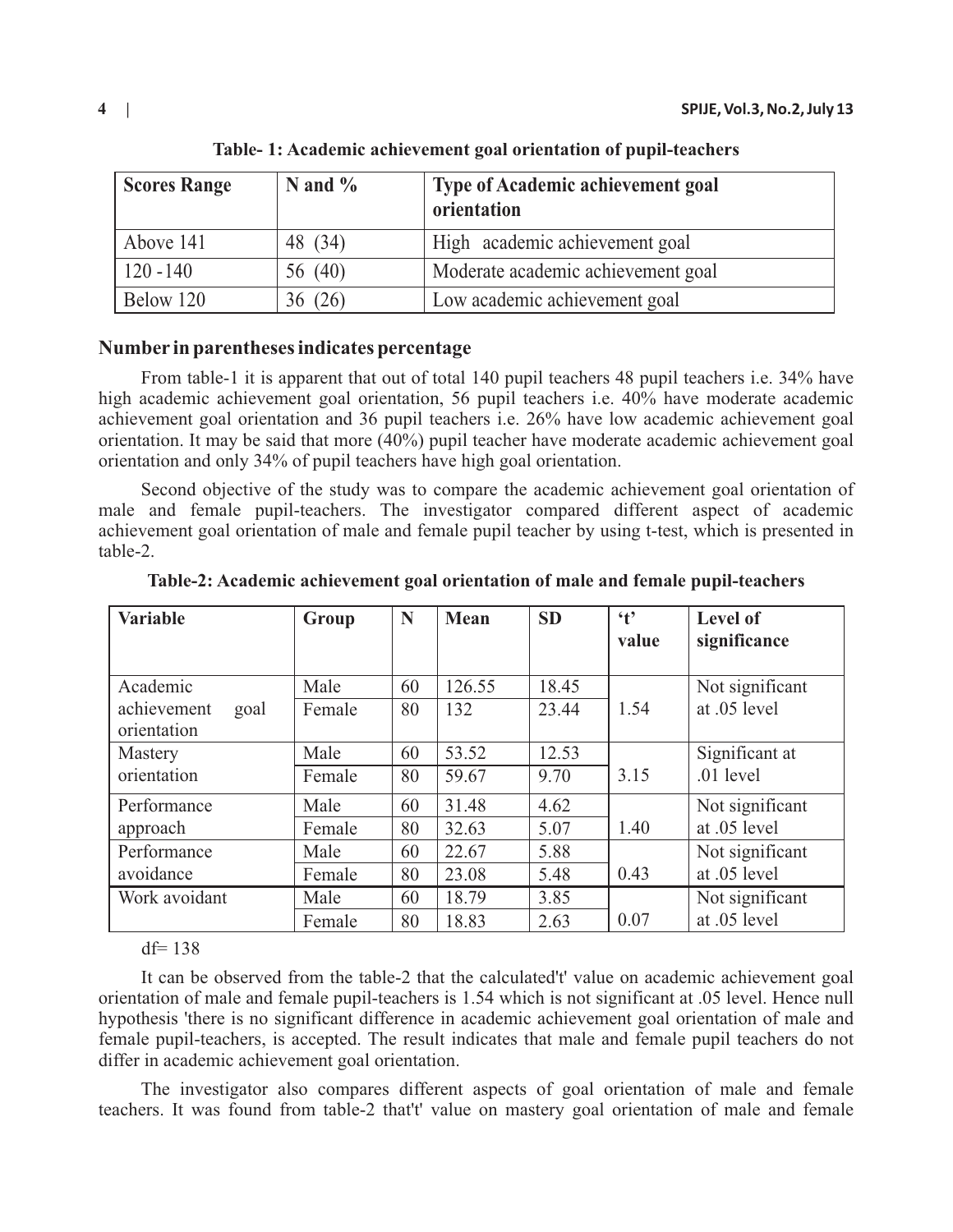pupil-teachers is 3.15 which is statistically significant at .01 level. So it may be said that there exists a significant difference in mastery goal orientation of male and female pupil-teachers. This result is supported by study in which it was found that female pupil teachers are more mastery goal orientated than the male pupil teachers.

But the't' value on performance approach, performance avoidance and work avoidance of male and female pupil-teachers are 1.40, 0.43 and .07 respectively, which are not significant at .05 level. It seems that there exists no significant difference in performance approach, performance avoidance, and work- avoidance orientation of male and female pupil-teachers. This finding is supported by Prinitrich & Schunk (2008), who reported that there is no significant difference in performance approach, performance avoidance and work-avoidance goal orientation of male and female pupilteachers.

Third objective of the study was to compare the academic achievement goal orientation of arts and science pupil-teachers. This objective has been analyzed by using t-test, which is presented in table-3.

| <b>Variable</b>                 | Group   | N  | Mean   | <b>SD</b> | $\cdot$ <sub>t</sub><br>value | <b>Level of</b><br>significance |
|---------------------------------|---------|----|--------|-----------|-------------------------------|---------------------------------|
| Academic                        | Arts    | 68 | 127.35 | 19.2 5    |                               | Not significant                 |
| achievement goal<br>orientation | Science | 72 | 133    | 24.64     | 1.51                          | at .05 level                    |
| Mastery                         | Arts    | 68 | 52.72  | 12.6 3    |                               | Significant at                  |
| orientation                     | Science | 72 | 60.77  | 8.60      | 4.37                          | $.01$ level                     |
| Performance                     | Arts    | 68 | 30.38  | 4.52      |                               | Not significant                 |
| approach                        | Science | 72 | 31.43  | 5.17      | 1.28                          | at .05 level                    |
| Performance                     | Arts    | 68 | 21.67  | 5.98      |                               | Not significant                 |
| avoidance                       | Science | 72 | 23.1 8 | 5.38      | 1.57                          | at .05 level                    |
| Work avoidant                   | Arts    | 68 | 16.59  | 4.65      |                               | Significant at                  |
|                                 | Science | 72 | 19.1 3 | 2.33      | 4.03                          | $.01$ level                     |

**Table-3: Academic achievement goal orientation of arts and science Pupil-teachers**

 $df= 138$ 

It is observed from the table-3 that the calculated't' value on academic achievement goal orientation of arts and science pupil-teachers is 1.51 which is not significant at .05 level. Hence the null hypothesis 'there exists no significant difference in academic achievement goal orientation of arts and science pupil-teachers, is accepted. It can be inferred that arts and science pupil teachers do not differ with regard to academic goal orientation.

The investigators also calculated t- value on mastery goal orientation and work avoidance of arts and science pupil-teachers separately, which are significant at 0.01 level. Hence, it may be concluded that arts and science teachers differ with regards to mastery orientation and work avoidant aspects of goal orientation. This finding of the present investigation might be due to the fact that science subject required mastery of the subject and that's why science students possess less work avoidance behaviour.

But the't' value on performance approach and performance avoidance of arts and science pupil-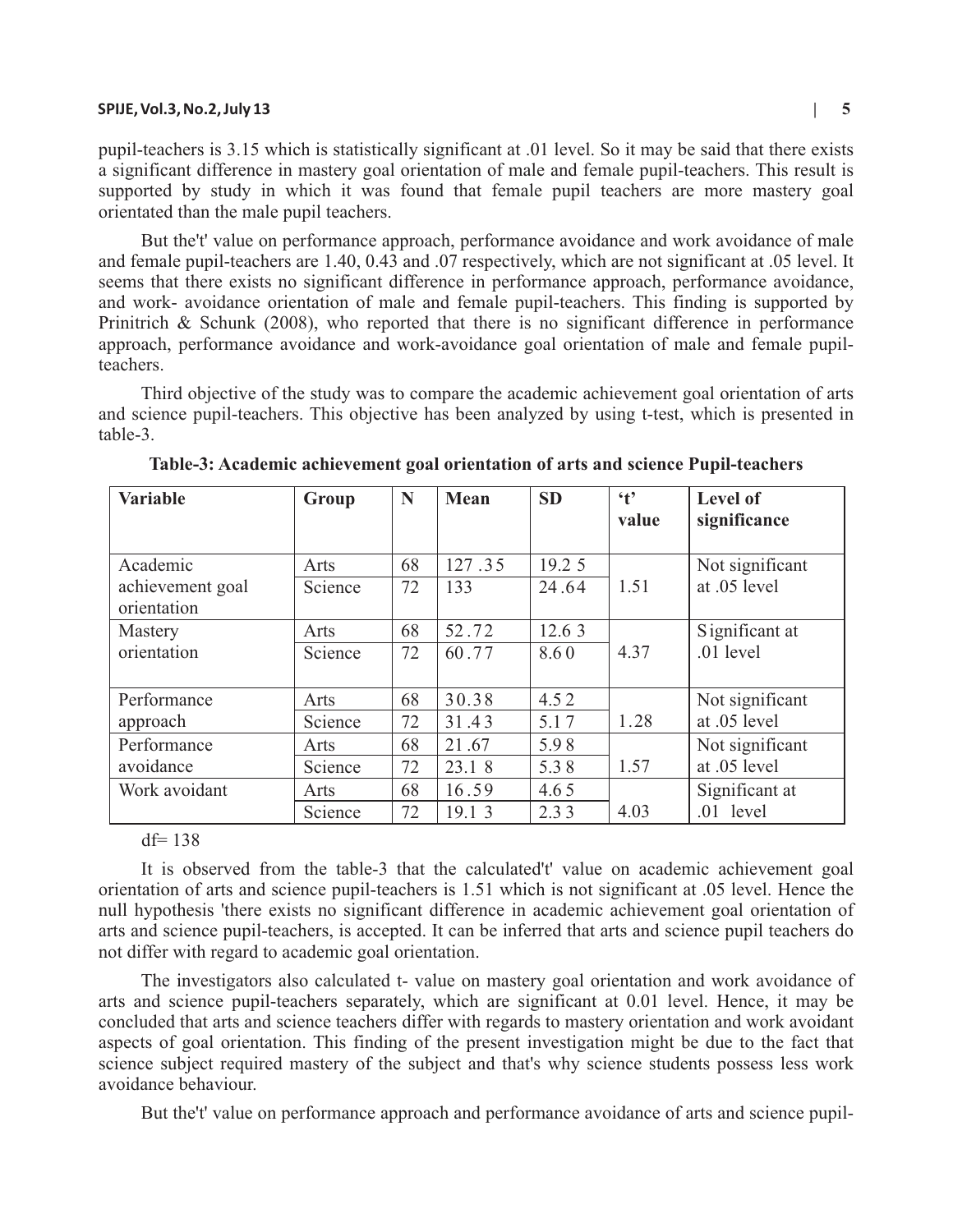teachers are 1.28 and 1.57 respectively, which are not significant at .05 level. It may be said that there exists no significant difference in performance approach and performance avoidance orientation of arts and science pupil-teachers.

Fourth objective of the study was to compare the academic achievement goal orientation of rural and urban pupil-teachers. The investigator compared goal orientation by using t-test, which is presented in table-4.

| <b>Variable</b>   | Group | N  | <b>Mean</b> | <b>SD</b> | $\ddot{\mathbf{t}}$<br>value | <b>Level of</b><br>significance |
|-------------------|-------|----|-------------|-----------|------------------------------|---------------------------------|
| Academic          | Rural | 65 | 125.92      | 17.34     |                              | Not significant                 |
| achi evement goal | Urban | 75 | 131.89      | 22.61     | 1.76                         | at .05 level                    |
| orientation       |       |    |             |           |                              |                                 |
| Mastery           | Rural | 65 | 54.61       | 12.31     |                              | Not significant                 |
| orientation       | Urban | 75 | 57.73       | 10.92     | 1.57                         | at .05 level                    |
| Performance       | Rural | 65 | 31.62       | 4.68      |                              | Not significant                 |
| approach          | Urban | 75 | 32.75       | 5.13      | 1.41                         | at .05 level                    |
| Performance       | Rural | 65 | 21.83       | 5.67      |                              | Not significant                 |
| avoidance         | Urban | 75 | 23.0 2      | 5.31      | 1.7                          | at .05 level                    |
| Work avoidant     | Rural | 65 | 18.85       | 3.96      |                              | Not significant                 |
|                   | Urban | 75 | 19.35       | 2.36      | 0.31                         | at .05 level                    |

**Table-4: Academic achievement goal orientation of rural and urban pupil-teachers**

 $df= 138$ 

It is observed from the table-4 that the calculated't' value on academic achievement goal orientation of rural and urban pupil-teachers is 1.76 which is not significant at .05 level. Hence the null hypothesis 'there exists no significant difference in academic achievement goal orientation of rural and urban pupil-teachers, is accepted. It may be concluded that rural and urban pupil teachers do not differ in academic achievement goal orientation.

The calculated t-value on mastery goal orientation, performance approach, performance avoidance and work avoidance of rural and urban pupil-teachers are 1.57, 1.41, 1.71 and 0.31 respectively, which are statistically not significant at .05 level. So it may be said that there exists no significant difference in mastery goal orientation, performance approach, performance avoidance, and work- avoidance orientation of rural and urban pupil-teachers.

# **MajorFindings and Conclusion:**

- 1. 34% of pupil teachers have high academic achievement goal orientation, 40% have moderate academic achievement goal orientation and 26% have low academic achievement goal orientation.
- 2. There is no significant difference in academic achievement goal orientation of male and female pupil-teachers at 0.05 level. Male and female pupil teachers do not differ in academic achievement goal orientation.
- 3. There exists a significant difference in mastery goal orientation of male and female pupilteachers at 0.01 level. There exists no significant difference in performance approach,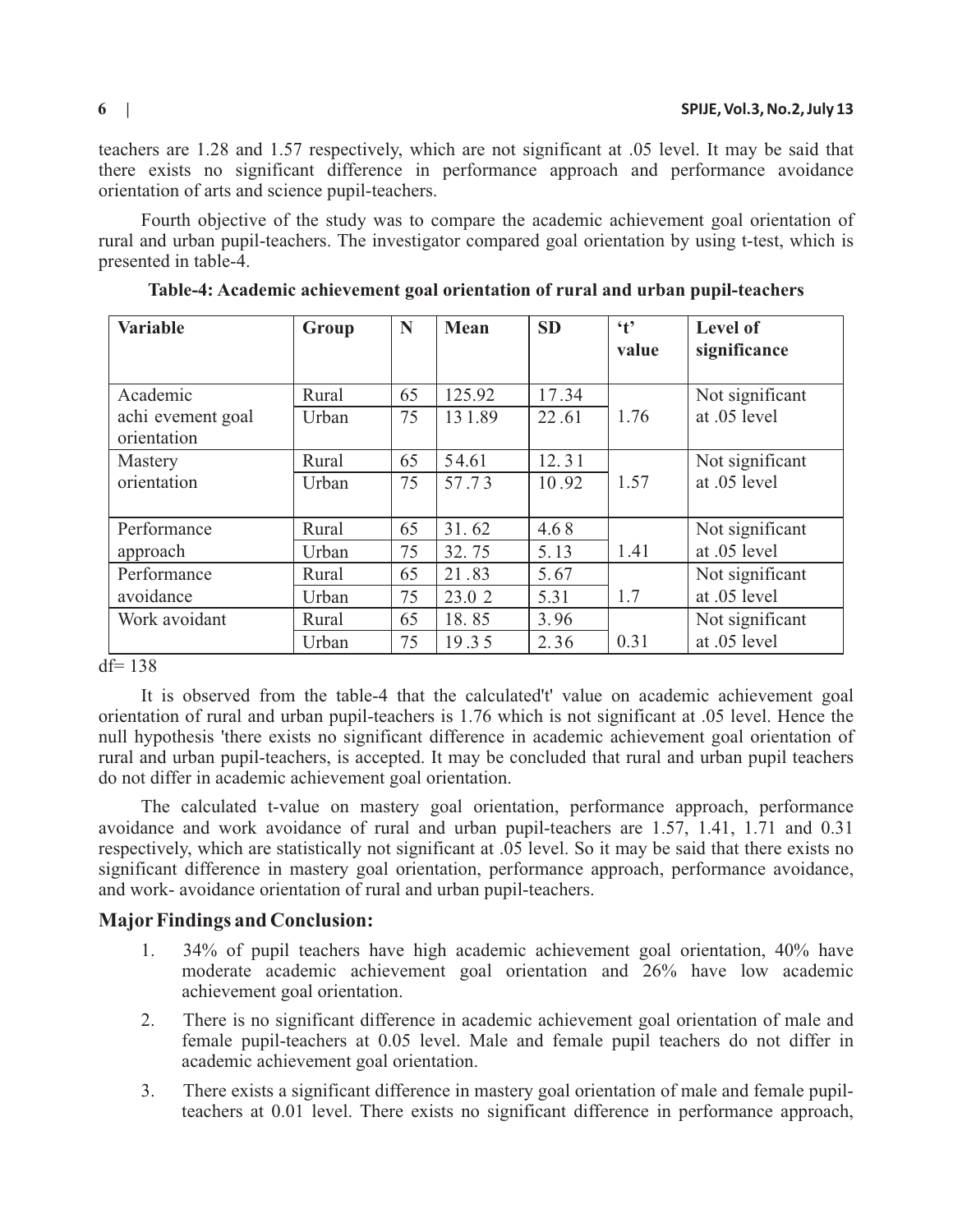performance avoidance, and work- avoidance orientation of male and female pupilteachers at 0.05 level.

- 4. There exists no significant difference in academic achievement goal orientation of arts and science pupil-teachers at 0.05 level. It may be inferred that arts and science pupil teachers do not differ with regard to academic goal orientation.
- 5. Arts and science teachers differ with regard to mastery orientation and work avoidance aspects of goal orientation at 0.05 level. There exists no significant difference in performance approach and performance avoidance orientation of arts and science pupilteachers at 0.05 level.
- 6. There exists no significant difference in academic achievement goal orientation of rural and urban pupil-teachers at 0.05 level. It may be concluded that rural and urban pupil teachers are not differ in academic goal orientation.
- 7. There exists no significant difference in mastery goal orientation, performance approach, performance avoidance, and work- avoidance orientation of rural and urban pupilteachers at 0.05 level.

# **Educational Implications**

The results of the present study have obvious implications for both educational theory and practice. The reasons for low achievement goal orientation may help educational administrators, curriculum framers and policy makers in adopting correct remedial measures. Another implication of present study is teaching pupil-teacher to set specific proximal goals for their academic work.

Student applicants could be screened on the basis of both high mastery as well as high performance orientation. If administrators, policy makers and other instructors wish to improve the achievement levels and the general satisfaction of students, they may be well advised to screen and inspire the type of goals their student pursue. As students can and do pursue multiple goal, it is important to understand how different type of achievement goals interact to influence achievement and satisfaction. Therefore knowledge on how goal orientation develops, changes and how it affects motivational and educational outcomes will be tremendously useful to everybody who is involved in shaping and improving the academic learning environment.

# **References:**

- 1. Ames, C. (1992). Classrooms: Goals, structures and student motivation. **Journal of Educational Psychology,** 84 (3), 261-271.
- 2. Balkis, M., and Duru E. (2009). Prevalence of academic procrastination behaviour among preservice teachers and its relationship with demographics and individual differences. **Journal of Theory and Practice in Education,** 5 (1), 18-32.
- 3. Elliot, A.J. and McGregor, H.A. (2001). A 2x2 achievement goal framework. **Journal of Personality and Social Psychology,** 80, 501-519.
- 4. Fuente, J. (2004). Recent perspectives in the study of motivation: Goal orientation theory. *Electronic* **Journal of Research in Educational Psychology,** 2 (1), 35-62.
- 5. Howell, A.J. and Watson D.C. (2007). Procrastination: Association with achievement goal orientation and learning strategies*.* **Personality and Individual Differences,** 43, 167-178.
- 6. Jeannetta G.W., Shannon K.S. and Erica, E.F. (2008). The relationship among self-compassion,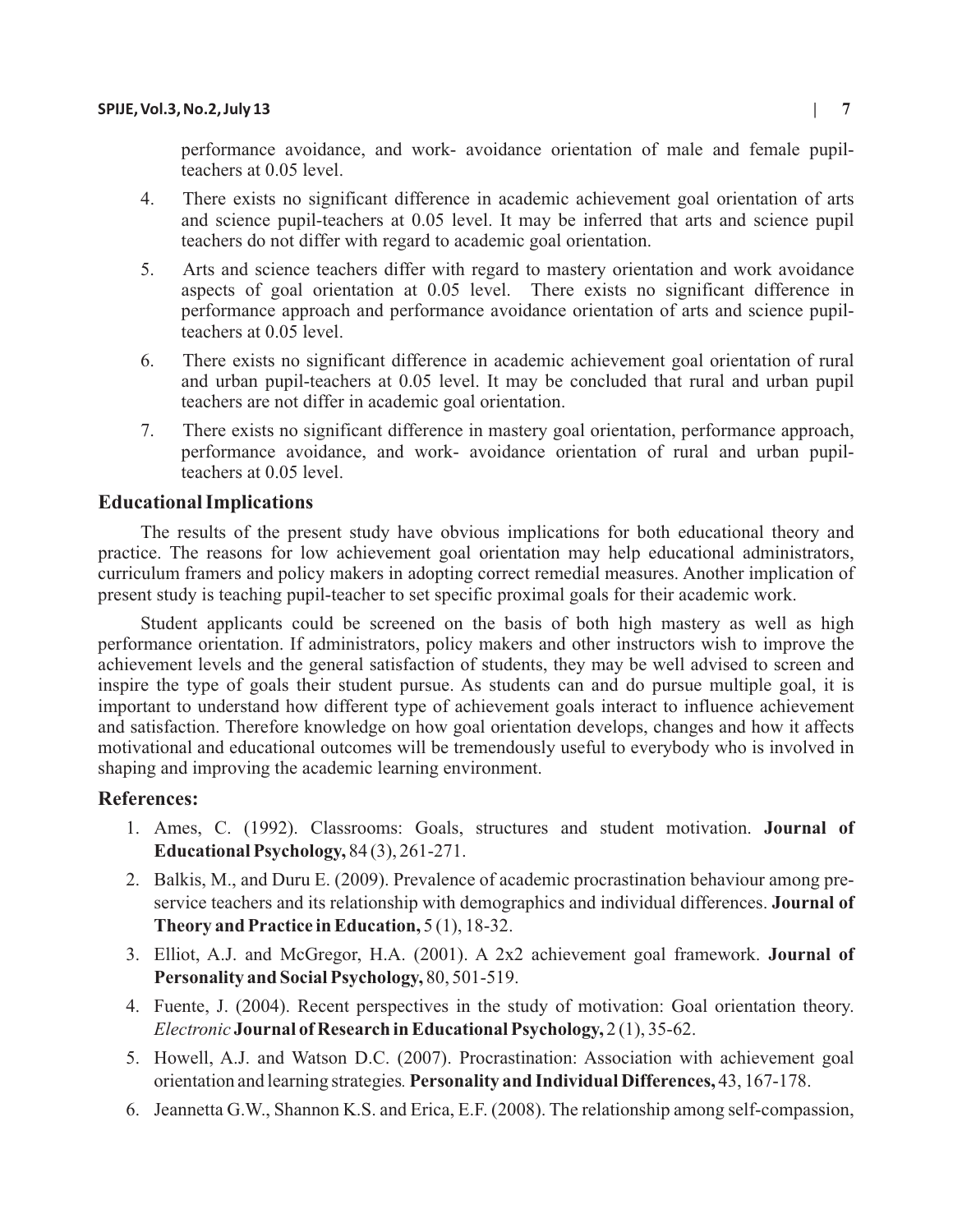motivation and procrastination. **American Journal of Psychological Research,** 4, 37-44.

- 7. Klassen, M. R, and Kuzucu, E. (2008). Academic procrastination and motivation of adolescents in Turkey. **Educational Psychology,** 29, 69-81.
- 8. McGregor, H.A., and Elliot, A.J. (2002). Achievement goals as predictors of achievements: Relevant process prior to task engagement. **Journal of Educational Psychology,** 94, 381-395.
- 9. Moller, A.C. and Elliot, A.J. (2000). The 2 x 2 achievement goal frame work: An overview of empirical research. **Progress in Educational Psychology Research.**
- 10. Pintrich, R.R. (2000). The role of goal orientation in self regulated learning. In M. Boekaerts, P.R. Pintrich, & M. Zeidner (eds), **Handbook of self regulation** (451-502) New York: Academic press.
- 11. Rothblum, E. D., Solomon, L. J., and Murakami, J. (1986). Effective, cognitive and behavioural differences between high and low procrastinators. **Journal of Counseling Psychology,** 33, 387- 394
- 12. Schraw, G., Wadkins, T. and Olafson, T. (2007). Doing the things we do: A grounded theory of academic procrastination. **Journal of Educational Psychology,** 99 (1), 12-25.
- 13. Steel, P. (2007). The nature of procrastination: A meta-analytic and theoretical review of quintessential self regulatory failure. **Psychology Bulletin,** 133, 65-94.
- 14. Tuckman, B. W. (1991). The development and concurrent validity of the procrastination scale. **Educational and Psychological Measurement,** 5, 473–480.
- 15. Was, C. (2006). Academic achievement goal orientation: Taking another look. **Electronic Journal of Research in Educational Psychology,** 10, (4 & 3), 529-550.
- 16. Wolters, C.A. (2003). Understanding procrastination from a self regulated learning perspective. **Journal of Educational Psychology,** 95, 179-187.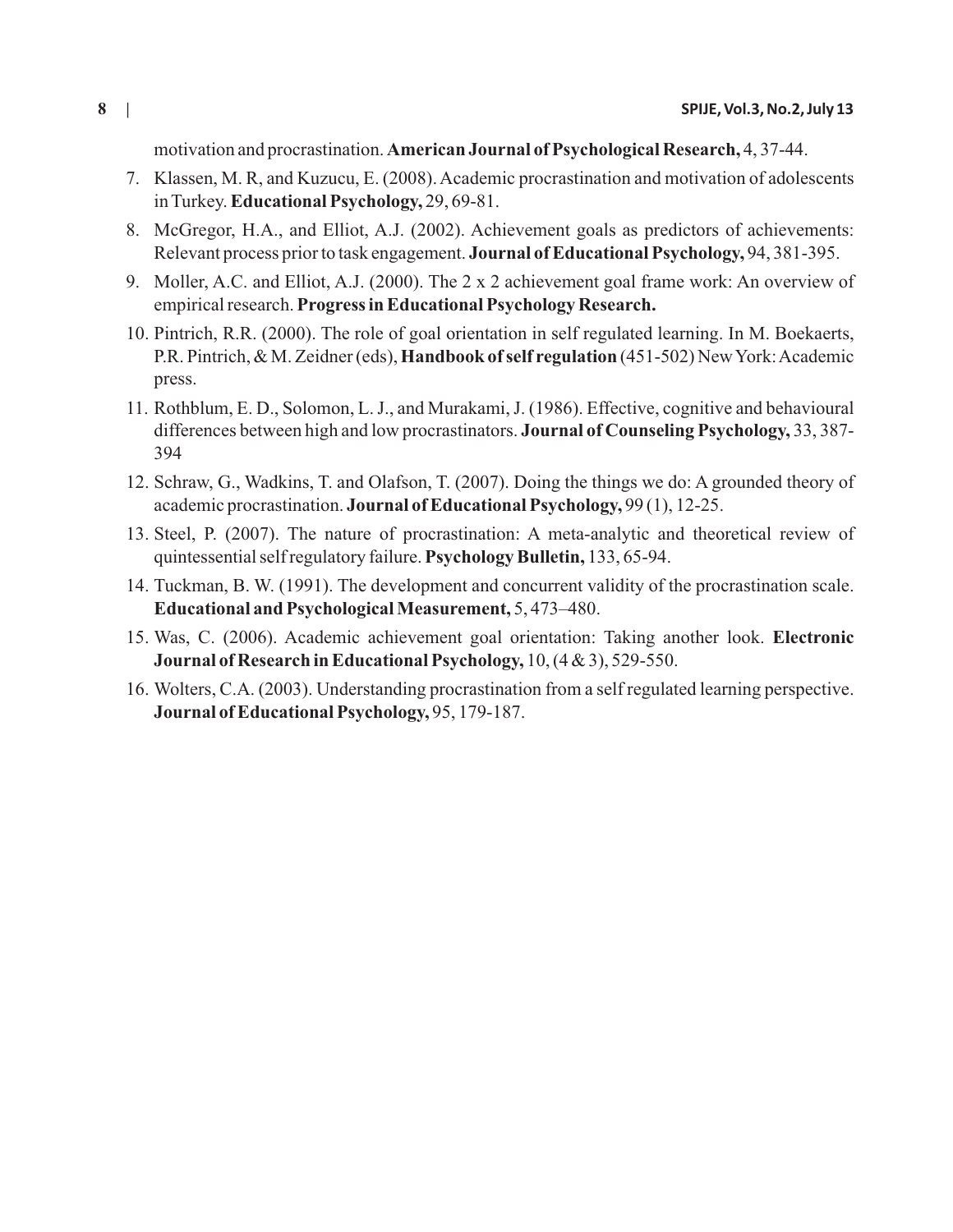# **APPLICATION OF VALUE BELIEFS NORM THEORY IN THE CONTEXT OF ENVIRONMENTALACTION OF THE TWELFTH GRADE STUDENTS**

(**Romana Ali,** Research Scholar, Department of Education, University of Calcutta, 1 Reformatory Street, Kolkata-700027, West Bengal, India, E-mail: romana.ali23@gmail.com

# **Abstract**

*The present study aimed to explain Twelfth Grade students' environmental action by applying Value-Belief-Norm theory. The study is based on the responses of 480 students comprising both boys and girls, having English and Bengali as their media of instruction, situated in the Howrah and Kolkata. Descriptive survey method was employed. To asses environmental values, beliefs and norms the Bengali adaptation of Schwartz's universal scale- Schwartz, 1992; Stern et al., 1999 scale was used. A scale constructed by Chakraborti and Sengupta (2005) was applied for measuring environment related behavior. The analysis of the data showed that both boys and girls were significantly different in matter related to environmental value and beliefs score. The correlation matrix was done for understanding the relation between VBN theory and environmental action. The findings revealed that value, belief, norm and environmental action scores are positively and significantly correlated. Further the result of multiple regression analysis demonstrates that environmental action can be predicted from value and norm scores.*

*Keywords: Value-Belief-Norm Theory, Environmental Action and Twelfth Grade Students.*

### **Introduction**

Encouraging young people's motivation to protect our environment is an important goal of Environmental Education. From the beginning of its history Environmental Education has sought to influence individuals and communities to recognize their civic responsibility (UNESCO/UNEP, 1978). It is unquestionable today that Environmental Education should become an integral part of our school curriculum. The National Curriculum Framework for School Education (NCFSE, 2000) highlights the need for including Environmental concerns at all the levels of schoolings. However very little evidence exists as to find out how educational programmes should be designed to influence students' positive perception towards environmental issues. At present most of the educational researcher are trying to identify psychological factors predicting environmental friendly behaviour and reducing the deterioration of environment. One such theory is Value-Belief-Norm (VBN) theory proposed Stern et al. (1999) which may be applied in designing the programmes of Environmental Education in our school curriculum for environmental protection.

Most researchers recognize human behaviour as the main cause of today's environmental degradation. Therefore the solution of environmental problems such as global warming, climate change relies on more educated students who are conscious about environmental problems and the measures needed to rectify them. As the future of our planet is in the hands of today's children, the "environmental education investment" to be made in children. It will be an investment made in our planet (Atasoy and Erturk, 2008; Bozkurt and Cansungu, 2002; Yilmaz, Morgil, Aktug and Gobekli, 2002). Environmental Education (EE) is a cross curriculum topic promoting global awareness, sustainable living and active citizenship (Talero, 2004). EE is a process of recognizing values and clarifying concepts in order to develop skill and attitudes necessary to understand and appreciate the inter-relatedness among man, his culture, his biophysical surrounding. Environmental education also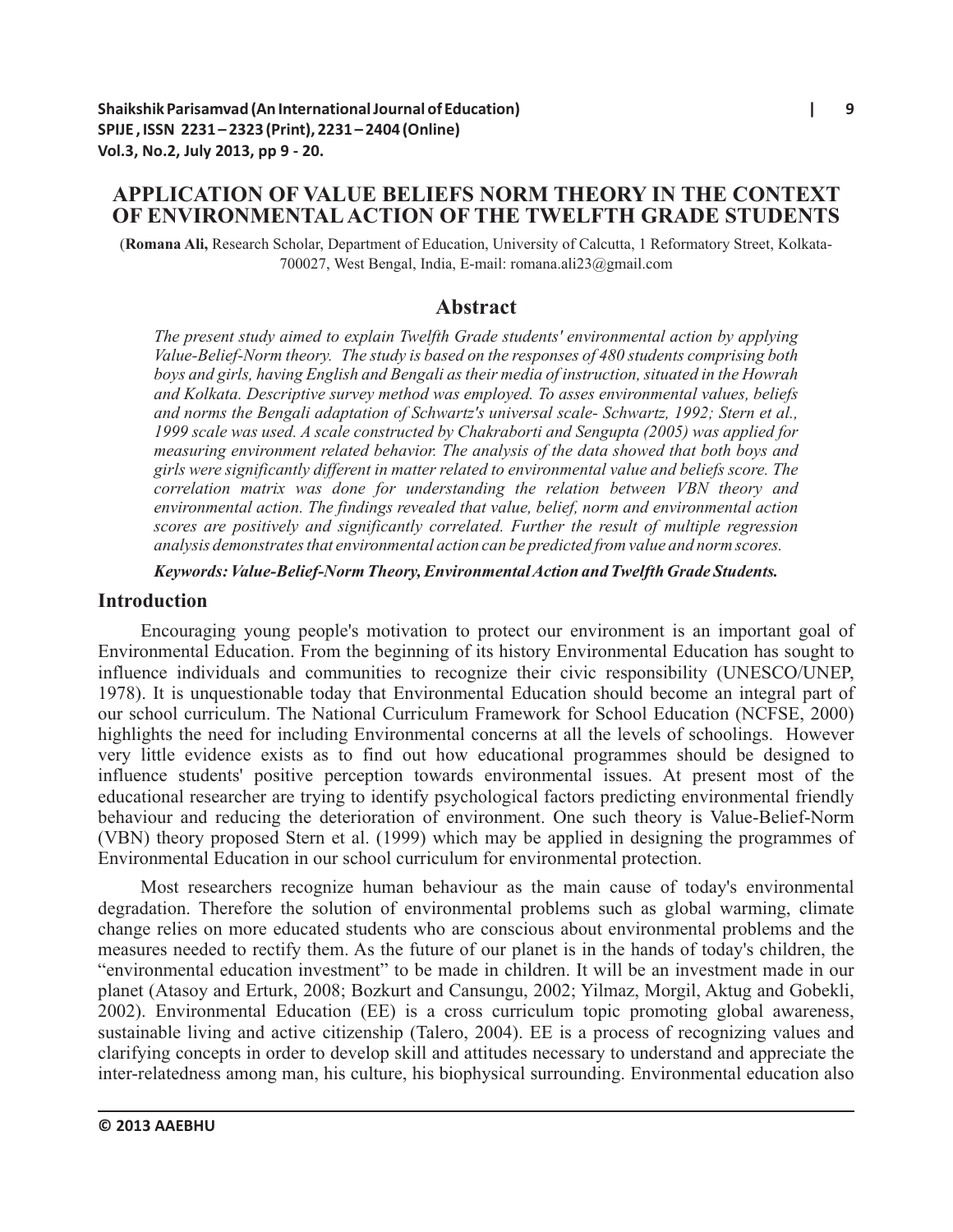entails practice in decision-making and self formulation of a code of behaviour about issues concerning environmental qualities (Palmer, 1998).

With reference to Stern, et. al. (1999) Value Belief Norm theory, this paper tries to mobilize values beliefs and norms and their implication in environment related practices.. In this paper we stress on both theoretical and practical implications of environmental education in order to understand secondary school students perception towards environmentalism. The VBN theory is principally founded on (Schwartz and Howard, 1981; Schwartz, 1977) theory of Norm-Activation-Model (NAM) which suggests a focus on moral values and personal norms to explain altruistic behaviour i.e. behaviour that reflects an unselfish concern for the welfare of others. The VBN model is presented in a way linking all the three aspects- values, beliefs and norms. An important element of VBN theory is that the link from values to environmentalism is mediated by particular beliefs, such as beliefs about which kind of people or things are affected by environmental conditions (AC action consequences). And about whether there are individual actions that could alleviate threats to valued person or things . Thus environmentalists' personal norms can be influenced by these beliefs (Stern, 2000).

Values indicate the importance of a thing, a general conception of what is desirable and worthwhile. Value is accepted as principle or moral standard of a person or group of people. Values play a vital role in environmentalism and have been found to be predictors of pro-environmental behaviour (Stern, Dietz, and Kalof, 1993). As Schwartz, (1992) define value, general and abstract in nature. The three-value orientation in this respect may be mentioned, which are egoistic, altruistic and biospheric (Groot and Steg, 2008). The VBN model proposes that this value orientation influences various environmental perception and behaviour. Value plays an important role in directing one's behaviour but the judgment of an individual varies with situations, though judgment is likely to be moderated by pre existing value endorsement level (Howes and Gifford, 2009). Thompson and Barton (1994) distinguish between anthropocentric value and ecocentric one. Anthropocentric values are developed on the idea of dominance of man on nature. It can lead to economic exploitation of nature. Further anthropocentric views also admit that pollution and exhaustion of natural resources are the natural consequences of economic progress (Kaufman and Franz, 1993). In opposition ecocentric value identify Man as a part of a whole i.e. nature (Kaufman and Franz, 1993). The value orientations are used to study and explain the environmental beliefs and behaviours.

A belief is what we know to be true and is strongly adhered to. These are assumptions or convictions we hold as true about something, concept or person. Besides the NEP, the VBN theory includes beliefs about egoistic, altruistic and biospheric consequences of an environmental problem. Norms are abstract guides for behaviour in certain situations. Norms convey what is generally considered acceptable behavior. Norms are stated or implied rules for expected behaviors. They have also been described as the "customary rules of behavior that coordinate our interactions with others". Norms are perceived as moral obligation which represent personal belief about what is right and wrong; in essence a personal norm (Schwartz and Tessler, 1972); Personal norms (Stern, 2000) have been shown to influence pro-environmental behaviour. Relations between values and awareness of environmental consequences have been found in several studies (Stern & Dietz, 1994; Stern, et. al., 1995; Stern, Dietz, and Kalof, et al., 1995).

Many studies have been conducted on environmental education from various perspectives in different countries. Similarly various researches have been done in the sphere of environmental attitude, awareness, behaviour, intention and so on. Researchers has failed to obtain researches related to socio psychological theories in India Therefore studying VBN theory in the context of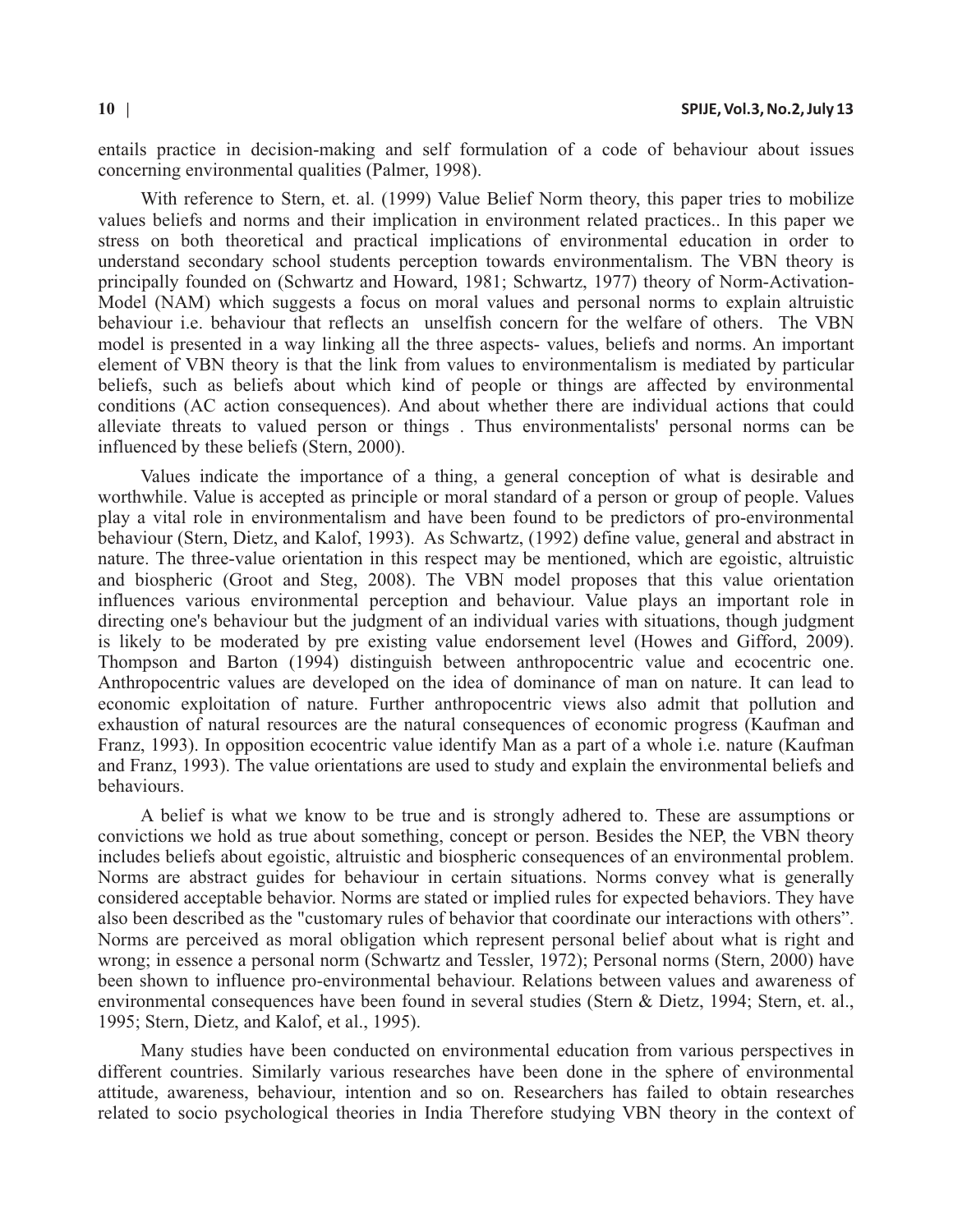environmental education is totally a new area of exploration. Bozdogan, (2011) results showed that preservice teachers were more successful in rectifying the gaps and misconceptions via instructions with visual materials. After the intervention, this study showed that experimental group had higher global warming attitude scores. However, no meaningful relationship existed between the groups with respect to their attitude scores. Lopez and Arango (2008), studied the relationship between psychological constructs and ecological behaviour on 403 Spanish individuals. Results show that personal norm, eco altruistic values and ecological beliefs have become the main psychological explanatory variables of environment protective behaviour. Menzel and Bogeholz (2009), studied 216 Chilean (15-19year old) and 217 German pupils, based on Value-Belief-Norm (VBN) theory to protect biodiversity for sustainable development. Comparisons revealed that Chilean adolescents showed higher personal norms and commitments to protect biodiversity. Regression analysis revealed that the Schwartz'-value universalism" was an important predictor for three different kinds of behavioural commitment. In both samples, ascription of responsibility, perceived ability to reduce threat and above all personal norms were positive predictors. The relationship between materialism, environmental beliefs, environmental concern, and environmental behaviors on 337 US adults, shows a negative effect on environmental beliefs, and these beliefs positively affect environmental concern and environmentally responsible behavior (Kilbourne and Pickett, 2008).

Various empirical studies have administered the Awareness of Consequences (AC) scale to differentiate between three orientations-egoistic, altruistic and biospheric. Evidence is presented that indicates the AC scale should be reinterpreted as a measure of beliefs supporting environmental action and belief supporting environmental inaction (Ryan and Splash, 2010). Jansson, Agneta and Annika (2011) aimed to arrive at a better understanding of consumer adoption of a high involvement eco-innovation using VBN theory. The results showed that early adopters had a higher level of education and were much more likely to live in multi-person households compared to non-adopters. In terms of attitudinal factors, adopters exhibited higher levels of pro-environmental values, beliefs, and personal norms (PNs). Employing variables from the value belief norm theory (Kelly and Abel, 2012) findings suggest that environmental service-learning experiences impact both awareness of environmental consequences and personal normative beliefs. Thus ecological citizenship was indirectly impacted through these social psychological predictors. The literature on VBN theory and its implication on environmentalism amply show the importance of this theory on environment related behaviour. However, researches on this issue are relatively sparse in the context of Indian school situation. The present study is therefore likely to help understand the role of VBN theory in developing environment related behaviour of the school students in Kolkata, India.

#### **Operational Definitions**

**Value-**Value provides a general conception of what is desirable and worthwhile, that they are fundamental standards of a given society and that they have a wide influence on social conduct and organisations. While values guide our behavior, there are many behaviors to which we grow accustomed because of the society, culture and conditions in which we live.

**Belief-** A belief is what we know to be true and is strongly adhered to, these are assumptions or convictions we hold as true about something, concept or person, Religion is one such example. This study will investigate the role of environmental beliefs in the context of environmental behavior.

**Norms -** Norms are abstract guides for behaviour in certain situations. Norms convey what is generally considered acceptable behavior. Norms are stated or implied rules for expected behaviors. These rules may be explicit or implicit. They have also been described as the "customary rules of behavior that coordinate our interactions with others". This study will find out the role of environmental norm in influencing environmental behavior.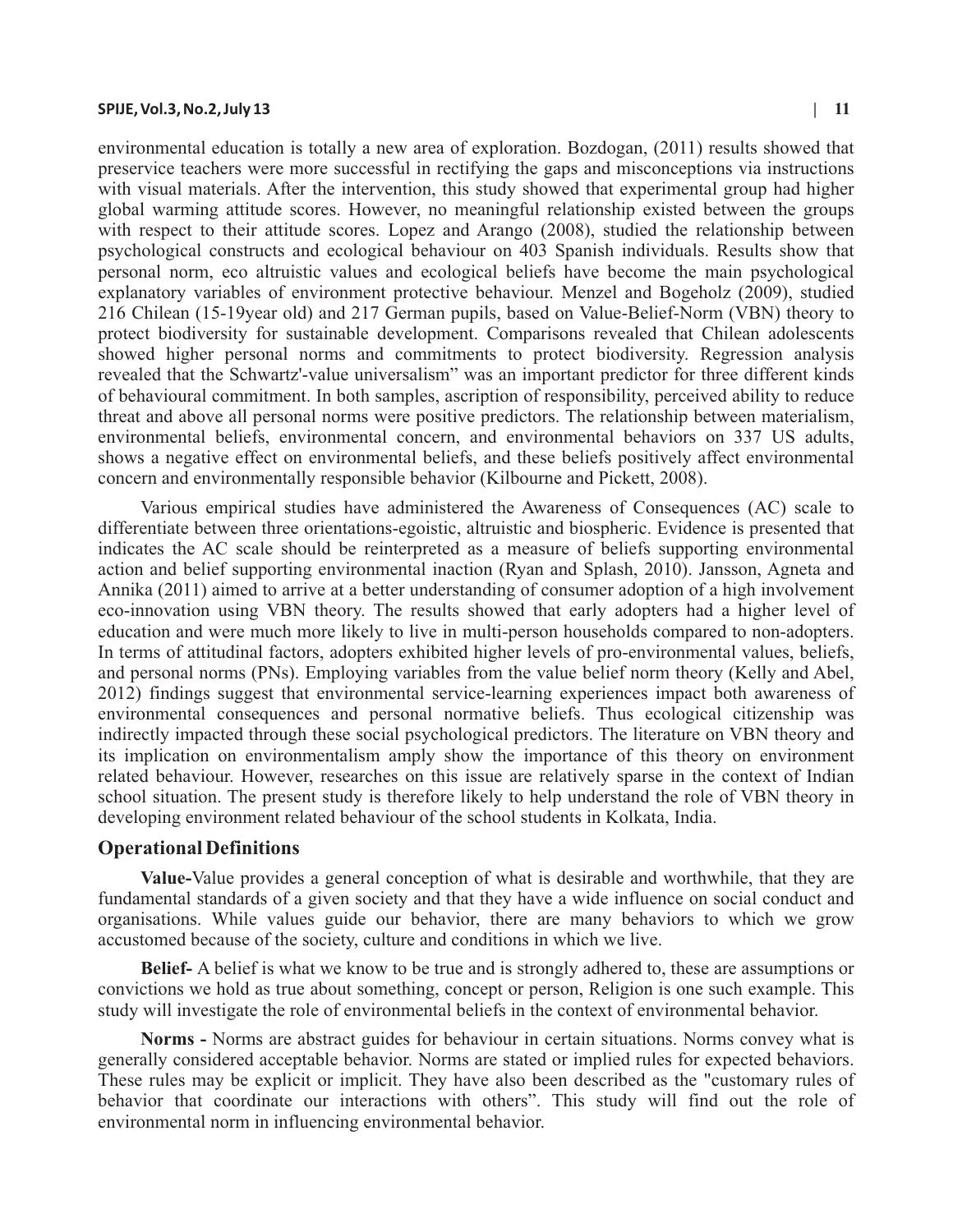**Environmental Action-** Environmental action, in the present perspective, is a visible, observable and measurable psychomotor responses made by an individual against appropriate stimuli. Environmental Action means tendency of individual to do something on his own and participation in the programmes to uphold the environmental issues and to protect and provide safeguard to the environment. These activities can be reflected in many forms like making people aware about the danger of degradation of environment and pollution, writing petition, reducing unnecessary consumption, giving effort to reduce pollutants, and even joining all sorts of green movements. Those who are not concerned with environmental issues are not likely to participate in pro-environmental activity and even may indulge to take active role in environmental degradation, considered as environmentally passive. It is observable and reported behaviour of the individuals, either done or willingness to do in future, regarding the protection of the environment for examples civic responsibility, personal life style change, individual civic action and cooperative civic action.

# **Objectives of the Study**

The specific objectives of the present study are to find out-

To assess the effect of gender and stream on environmental values, beliefs, norms and environmental action.

To study the inter relationship between environmental values, beliefs and norms environmental action.

To study whether environmental action can be predicted from value belief norm theory.

# **Methodology**

### **Research Design**

Descriptive survey method was used for the study. This is which 2x3 factorial designs is contemplated in order to understand the relationship between dependent and independent variable.

# **Participants**

The sample was drawn from the schools of Twelfth Grade students, situated in the Howrah and Kolkata. In the present study random sampling was done. It is a probability sampling. In random sampling the researcher selects sample units form the population following principle of random selection. The present sample comprises 480 students comprising both girls and boys. The average age of the students was 15-20 years. The intelligence or socio economic background may have moderated the findings of the study but were not controlled.

#### **Instruments**

Two questionnaires were used in this research-

### **Value, Belief and Norm Scale (VBN)**

Bengali version of Schwartz's universal scale- Schwartz, 1992; Stern et al., 1999 was adapted and standardized by the researchers.

### **Chakraborti and Sengupta Environmental Action Scale**

Environmental Action scale by Chakraborti and Sengupta (2005) and was adapted by the investigator for the present project. Behaviour related to saving energy (Example- Do you cook food in pressure cooker to save fuel?). Recycling behaviour (Example- Do you reuse the water after the vegetables have been boiled in it?). Behaviour related to sustainable lifestyle (Examples-Do you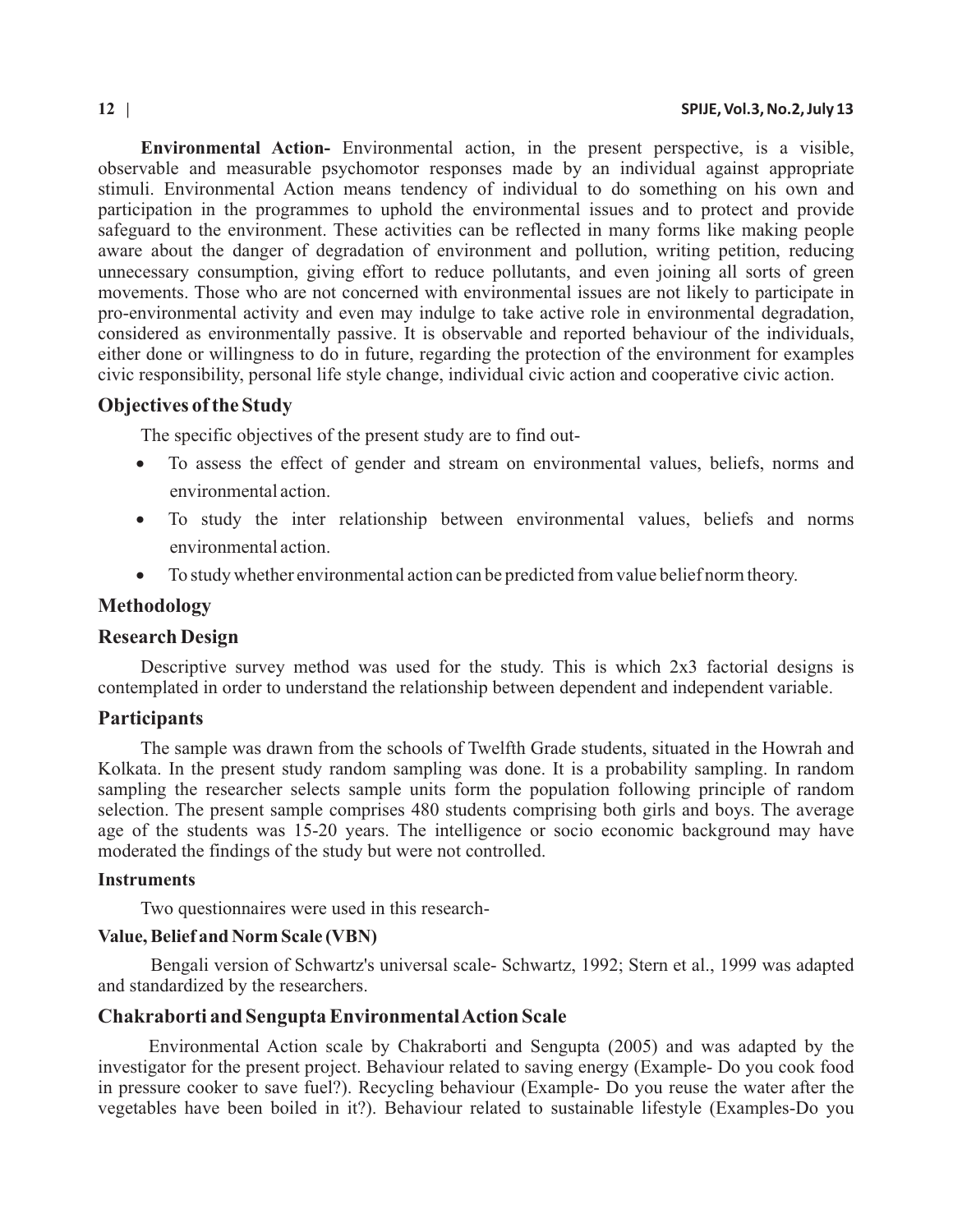carry a jute bag or cloth bag when you go for shopping? Do you throw away leftover food?). Participation or involvement in environment related programmes (Example-Do you object when someone dumped garbage near my house?).The researcher developed Likert type (5-point) scale, with 30 items. The reliability (KR-21) value was found to be 0.66. The item validity was tested by Tetra-choric correlation.

# **Results and Discussion**

|       |        |             | N   | Mean  | S.D.  |
|-------|--------|-------------|-----|-------|-------|
| Value | Gender | <b>Boys</b> | 152 | 34.87 | 3.132 |
|       |        | Girls       | 328 | 36.24 | 3.169 |
|       | Stream | Arts        | 220 | 35.95 | 3.464 |
|       |        | Commerce    | 132 | 35.09 | 2.778 |
|       |        | Science     | 128 | 36.31 | 3.099 |
|       |        | Total       | 480 | 35.81 | 3.219 |

**Table-1: N, Mean and S.D. of the Groups Considered for Value** *Scores*

Table -1 shows that value scores of the girls (M=36.24 and S.D. = 3.169) is higher than that of boys ( $M=34.87$  and S.D. = 3.132) and the students belonging to science stream ( $M=36.31$  and S.D. = 3.099) is higher than those of commerce (M=35,09and S.D. = 2.778) and arts background (M=35.95 and  $S.D. = 3.464$ ). This implies that female students belonging to science stream have more value related to environmentalism.

| Table-2: Summary of the Factorial Analysis of Variance (ANOVA) for the Scores of Value |  |  |  |  |  |
|----------------------------------------------------------------------------------------|--|--|--|--|--|
|----------------------------------------------------------------------------------------|--|--|--|--|--|

| Source                 | Type III<br>Sum of<br>Squares | df           | Mean<br>Square | F            | Sig.  |
|------------------------|-------------------------------|--------------|----------------|--------------|-------|
| Corrected Model        | $202.668^a$                   | 2            | 101.334        | 10.155       | 0.00  |
| Intercept              | 139714.9                      | 1            | 139714.9       | $1.40E + 04$ | 0.00  |
| Gender                 | 199.058                       | $\mathbf{1}$ | 199.058        | 19.949       | 0.00  |
| Discipline             | 6.158                         | 1            | 6.158          | 0.617        | 0.433 |
| Error                  | 4759.698                      | 477          | 9.978          |              |       |
| Total                  | 620436                        | 480          |                |              |       |
| <b>Corrected Total</b> | 4962.367                      | 479          |                |              |       |

a. R Squared =  $.041$  (Adjusted R Squared =  $.037$ )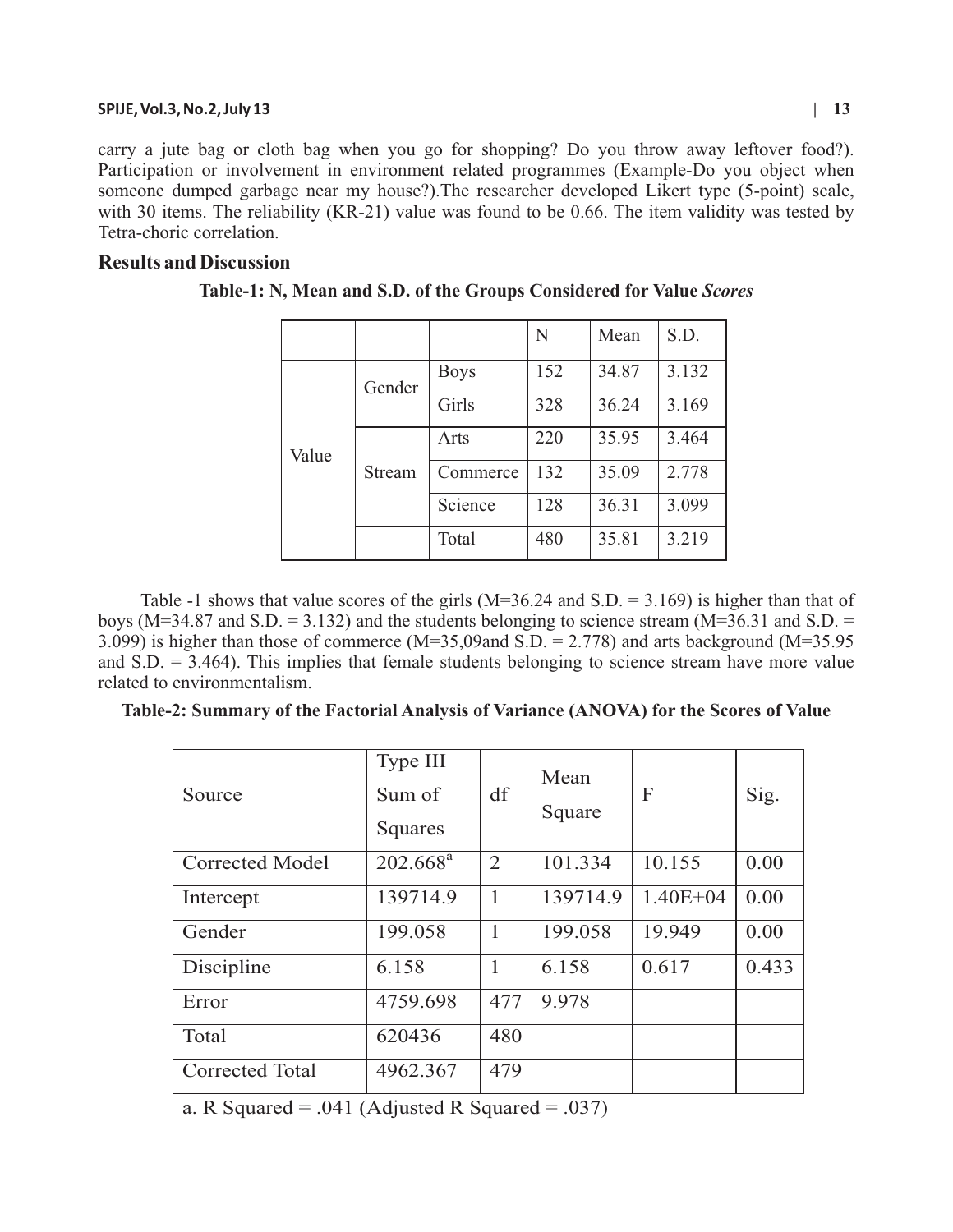Table -2 shows that there was significant effect of gender on value scores  $[F (1/479) = 19.949]$ , P<0.01] but the effect of discipline was not significant [F  $(1/479) = 0.617$ , P=0.43].

|               |        |             |     |       | Std.      |
|---------------|--------|-------------|-----|-------|-----------|
|               |        |             | N   | Mean  | Deviation |
|               |        |             |     |       | (S.D.)    |
| <b>Belief</b> | Gender | <b>Boys</b> | 152 | 54.18 | 4.811     |
|               |        | Girls       | 328 | 57.13 | 5.469     |
|               | Stream | Arts        | 220 | 55.84 | 5.292     |
|               |        | Commerce    | 132 | 55.58 | 5.392     |
|               |        | Science     | 128 | 57.47 | 5.578     |
|               |        | Total       | 480 | 56.2  | 5.441     |

**Table-3: N, Mean and S.D. of the Groups Considered for Belief Scores**

Table - 3 shows that belief scores of the girls  $(M=57.13$  and S.D. = 5.469) is higher than those of boys (M=54.18 and S.D. = 4.811). Students belonging to science stream (M=57.47 and S.D. = 5.578) have higher belief regarding environment than those of commerce (M=55.58 and S.D. = 5.392) and arts stream students (M=55.84 and S.D. = 5.292).

| Table-4: Summary of the Factorial Analysis of Variance (ANOVA) for the Scores of Belief |
|-----------------------------------------------------------------------------------------|
|-----------------------------------------------------------------------------------------|

| Source                 | Type III<br>Sum of<br>Squares | Df             | Mean<br>Square | F            | Sig.  |
|------------------------|-------------------------------|----------------|----------------|--------------|-------|
| <b>Corrected Model</b> | 958.421 <sup>a</sup>          | $\overline{2}$ | 479.21         | 17.288       | 0.00  |
| Intercept              | 330897.9                      | 1              | 330897.9       | $1.19E + 04$ | 0.00  |
| Gender                 | 884.067                       | 1              | 884.067        | 31.893       | 0.00  |
| Discipline             | 54.56                         | 1              | 54.56          | 1.968        | 0.161 |
| Error                  | 13222.38                      | 477            | 27.72          |              |       |
| Total                  | 1530232                       | 480            |                |              |       |
| <b>Corrected Total</b> | 14180.8                       | 479            |                |              |       |

a. R Squared = .068 (Adjusted R Squared = .064)

From Table - 4 it was found that there was significant effect of gender on belief scores [F  $(1/479) = 31.893$ , P<0.01] but the effect of discipline was not significant [F (1/479) = 1.968,  $P=0.161$ ].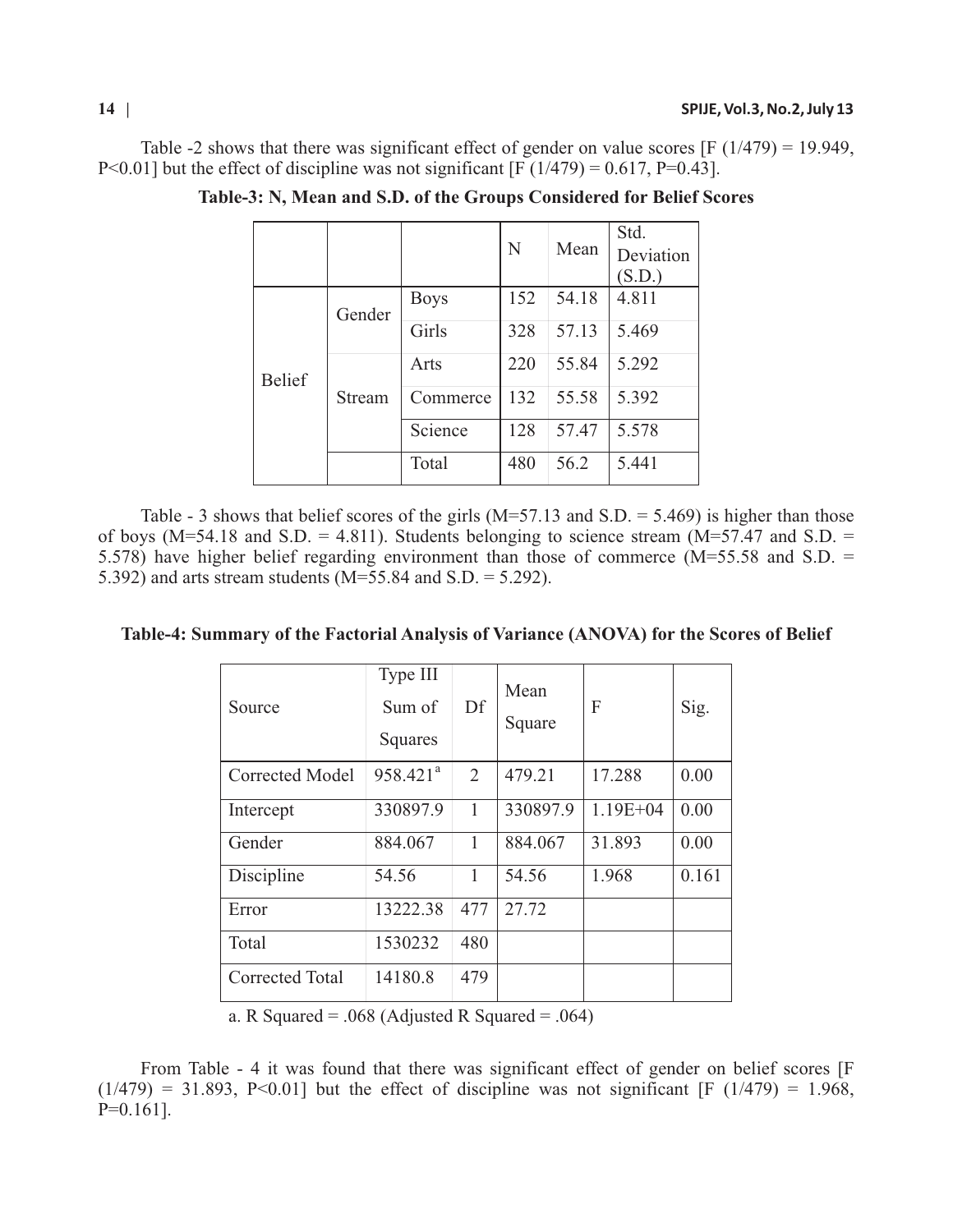|              |        |             | N   | Mean  | S.D.  |
|--------------|--------|-------------|-----|-------|-------|
| <b>Norms</b> | Gender | <b>Boys</b> | 152 | 37.29 | 3.467 |
|              |        | Girls       | 328 | 37.57 | 3.55  |
|              | Stream | Arts        | 220 | 37.58 | 3.845 |
|              |        | Commerce    | 132 | 37.33 | 2.726 |
|              |        | Science     | 128 | 37.47 | 3.689 |
|              |        | Total       | 480 | 37.48 | 3.523 |

**Table-5: N, Mean and S.D. of the Groups Considered for Norms Scores**

Table -5 shows that norm scores of the girls  $(M=37.57$  and S.D. = 3.55) is higher than those of boys ( $M=37.29$  and S.D. = 3.467). Students belonging to arts stream ( $M=37.58$  and S.D. = 3.845) have high scores in relation to environmental norm than those of commerce ( $M=37.33$  and  $S.D.$ 2.726) and science stream (M=37.47 and S.D. = 3.689).

**Table-6: Summary of the Factorial Analysis of Variance (ANOVA) for the Scores of Norms**

| Source                                                | Type III<br>Sum of<br>Squares | df  | Mean<br>Square | F            | Sig.  |  |  |  |
|-------------------------------------------------------|-------------------------------|-----|----------------|--------------|-------|--|--|--|
| <b>Corrected Model</b>                                | $12.376^a$                    | 2   | 6.188          | 0.498        | 0.608 |  |  |  |
| Intercept                                             | 159531.3                      | 1   | 159531.3       | $1.28E + 04$ | 0.00  |  |  |  |
| Gender                                                | 8.831                         | 1   | 8.831          | 0.71         | 0.4   |  |  |  |
| Discipline                                            | 4.016                         | 1   | 4.016          | 0.323        | 0.57  |  |  |  |
| Error                                                 | 5931.491                      | 477 | 12.435         |              |       |  |  |  |
| Total                                                 | 680344                        | 480 |                |              |       |  |  |  |
| <b>Corrected Total</b>                                | 5943.867                      | 479 |                |              |       |  |  |  |
| a. R Squared = $.002$ (Adjusted R Squared = $-.002$ ) |                               |     |                |              |       |  |  |  |

From the Table-6 it is concluded that both the effect of gender [F (1/479) = 0.71, P=0.4] and discipline  $[F (1/479) = 0.323, P=0.57]$  on norm scores was not significant. This implies that students do not differ in their personal norm they hold to protect the environment.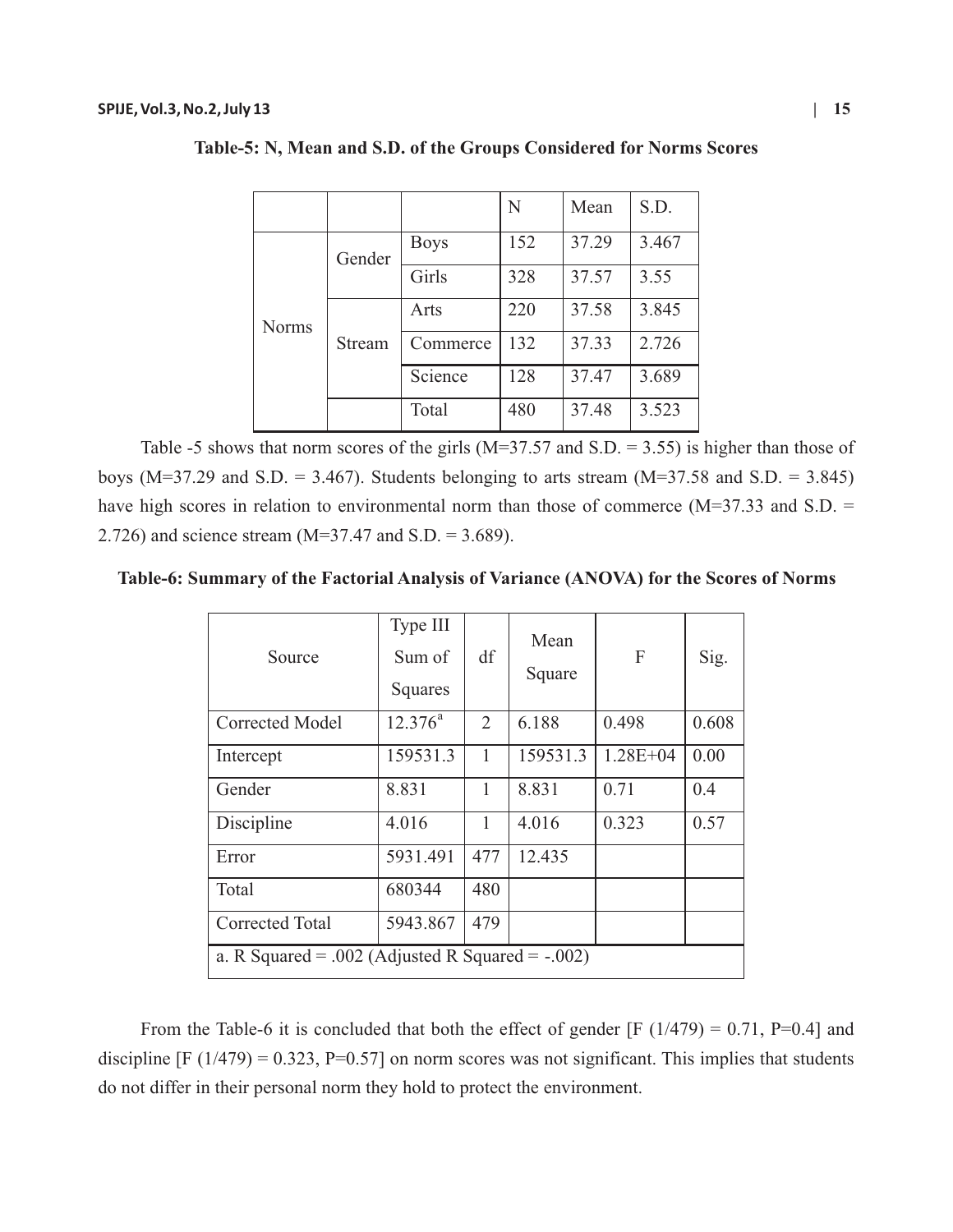|        |        |             | N   | Mean   | S.D.   |
|--------|--------|-------------|-----|--------|--------|
| Action | Gender | <b>Boys</b> | 152 | 142.82 | 12.227 |
|        |        | Girls       | 328 | 142.45 | 14.884 |
|        | Stream | Arts        | 220 | 143.33 | 16.928 |
|        |        | Commerce    | 132 | 140.64 | 10.212 |
|        |        | Science     | 128 | 143.25 | 11.884 |
|        |        | Total       | 480 | 142.57 | 14.085 |

**Table-7: N, Mean and S.D. of the Groups Considered for Environmental Action Scores**

Table -7 shows that environmental action scores of the boys ( $M=142.45$  and  $S.D. = 12.227$ ) is higher than those of girls  $(M=142.45$  and S.D. = 14.884) and that the students belonging to arts stream  $(M=143.33$  and S.D. = 16.928) practiced environment friendly action more than those of commerce (M=140.64 and S.D. = 10.212) and science stream students (M=143.25 and S.D. = 11.884).

**Table-8: Summary of the Factorial Analysis of Variance (ANOVA) for the Scores of Environmental Action**

| Source                                                | Type III<br>Sum of<br>Squares | df             | Mean<br>Square | F            | Sig.  |  |
|-------------------------------------------------------|-------------------------------|----------------|----------------|--------------|-------|--|
| <b>Corrected Model</b>                                | $190.792^{\text{a}}$          | $\overline{2}$ | 95.396         | 0.48         | 0.619 |  |
| Intercept                                             | 2348654                       | 1              | 2348654        | $1.18E + 04$ | 0.00  |  |
| Gender                                                | 10.001                        | 1              | 10.001         | 0.05         | 0.823 |  |
| Discipline                                            | 176.987                       | 1              | 176.987        | 0.89         | 0.346 |  |
| Error                                                 | 94839.08                      | 477            | 198.824        |              |       |  |
| Total                                                 | 9851152                       | 480            |                |              |       |  |
| <b>Corrected Total</b>                                | 95029.87                      | 479            |                |              |       |  |
| a. R Squared = $.002$ (Adjusted R Squared = $-.002$ ) |                               |                |                |              |       |  |

Table - 8 reveals that neither gender [F (1/479) = 0.05, P=0.823] nor discipline [F (1/479) = 0.89, P=0.346] have any significant effect on environmental action scores among twelfth grade students.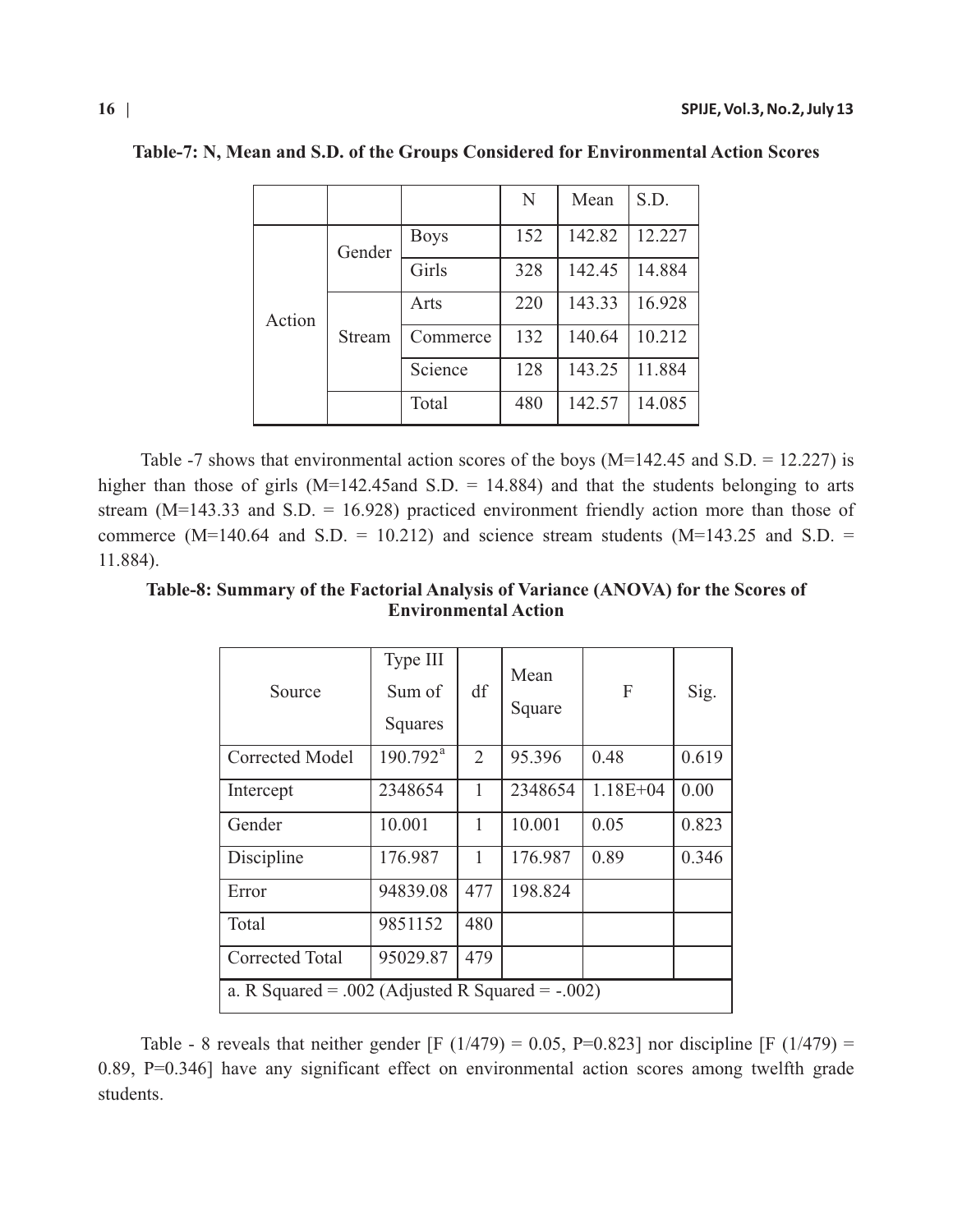|                                                              | Value                | <b>Belief</b>     | <b>Norms</b>        | Action     |  |
|--------------------------------------------------------------|----------------------|-------------------|---------------------|------------|--|
| Value                                                        |                      | .559              | .412                | **<br>.509 |  |
| <b>Belief</b>                                                | $.559$ <sup>**</sup> |                   | .564                | **<br>.414 |  |
| <b>Norms</b>                                                 | .412                 | .564 <sup>°</sup> |                     | .482       |  |
| Action                                                       | $.509$ <sup>**</sup> | .414              | $.482$ <sup>2</sup> |            |  |
| ** Correlation is significant at the 0.01 level (two-tailed) |                      |                   |                     |            |  |

Table - 9 reveals that environmental action was significantly and positively associated with value (r = 0.509, P<0.01), belief (r = 0.414, P<0.01) and norm (r = 0.482, P<0.01) scores of students. This means that students' have a combination of environmental value, belief, norm and action and thereby are more sensitive towards environment.

# **Table -10: Summary of the Step-wise Multiple Regression Model for Students (Outcome Variable: Environmental Action)**

| <b>Model Summary</b> |                   |          |            |               |  |  |
|----------------------|-------------------|----------|------------|---------------|--|--|
| Model                | R                 | R Square | Adjusted R | Std. Error of |  |  |
|                      |                   |          | Square     | the Estimate  |  |  |
|                      | .509 <sup>a</sup> | 0.26     | 0.258      | 12.133        |  |  |
|                      | $.591^{\circ}$    | 0.349    | 0.346      | 11.389        |  |  |

a. Predictors: (Constant), Value

b. Predictors: (Constant), Value, Norms

**Table -11: Step-wise Multiple Regression of Environmental Action with the Predictor Variables for Students (N=480)**

| Model |              | Unstandardized<br>Coefficients<br>Std. Error<br>B |       | Standardized<br>Coefficients<br><b>B</b> eta | T      | Sig. |
|-------|--------------|---------------------------------------------------|-------|----------------------------------------------|--------|------|
|       | (Constant)   | 62.728                                            | 6.192 |                                              | 10.13  | 0.00 |
|       | Value        | 2.23                                              | 0.172 | 0.509                                        | 12.946 | 0.00 |
| 2     | (Constant)   | 34.731                                            | 6.764 |                                              | 5.134  | 0.00 |
|       | Value        | 1.638                                             | 0.177 | 0.374                                        | 9.235  | 0.00 |
|       | <b>Norms</b> | 1.312                                             | 0.162 | 0.328                                        | 8.091  | 0.00 |

a. Dependent Variable: Action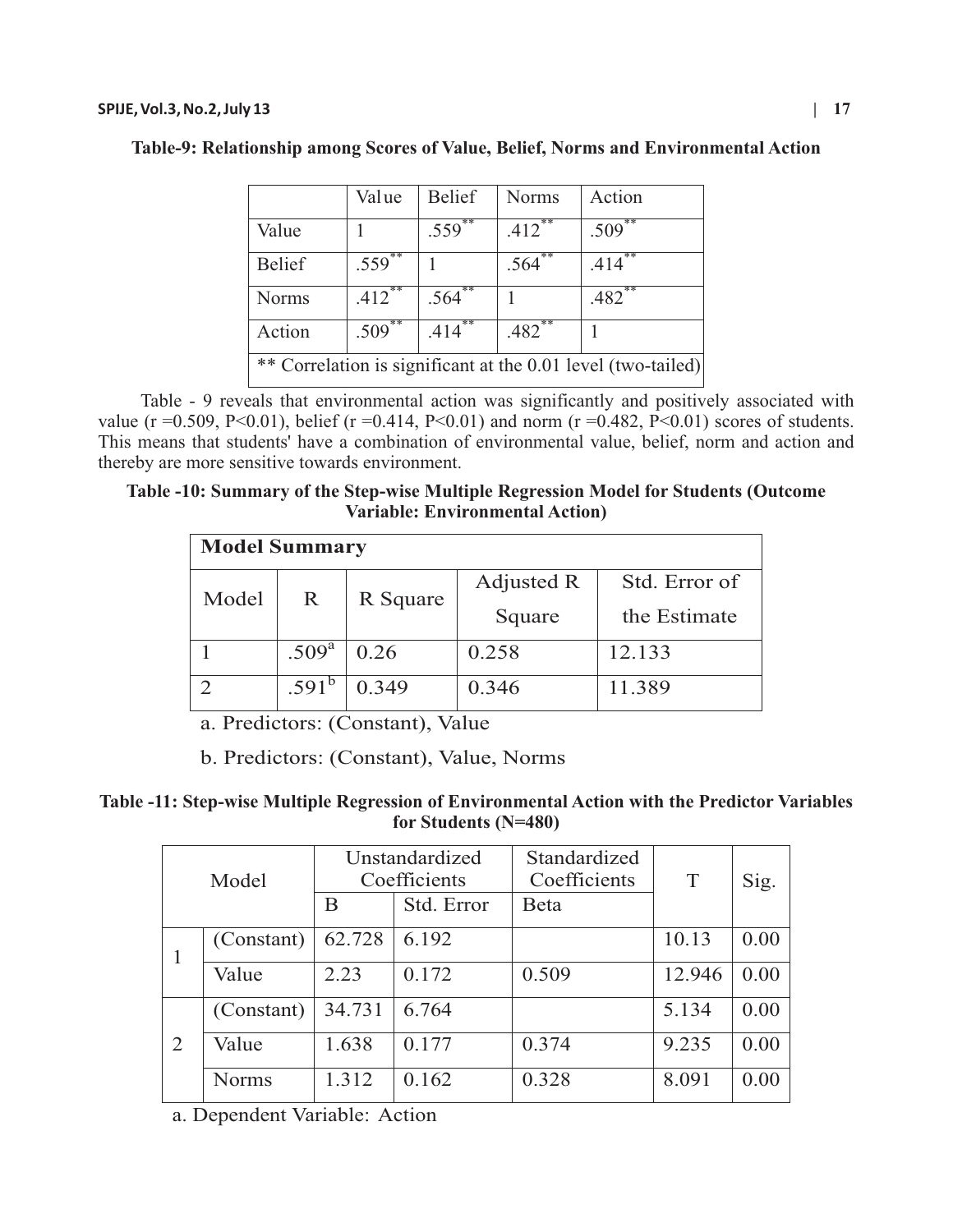Except belief both the independent (value and norms) variables considered in the present study were the successful predictors of the environmental action of the students. Regression analysis findings also revealed that 50.9% of variance on environmental action of the students was accounted by value scores and 59.1 % of variance by value and norms scores. The equations are –

Environmental action = 62.728+ 0.172 (value)………………………1 Environmental action =  $34.731+0.177$  (value)  $+0.162$ (norms) …....2

### **Discussion and Conclusion**

The results have shown that there is significant difference in value and belief scores of the boys and girls with girls showing higher levels of environment related values and beliefs. However, they do not differ in their normative belief or the actions they take to protect the environment. The role of gender regarding issues related to environment is not very clear and the researches in this respect are inconclusive. However, a number of researches had reported that women are more concerned about environment and take more positive actions in their attempt to reduce pollution. Zelezny, Chua and Aldrich (2000) conducted a survey on researches done on gender difference on environmentalism. From the meta-analysis they concluded that women report stronger attitude and behavior than men. They further observed that majority of studies from 1988 to 1998 reported that women showed more environmental concern than men, although the effect of gender on NEP environmental attitude was small. Zelezny et al. (2000) study also showed that women participated more than men in pro environmental activities. Their analysis also included the studies on school students. Their conclusion was that regardless of age (youth or adult) females report more concern about environment.

The present study has also underscored the relation between VBN theory and environmental action. The correlation matrix indicates that value, belief, norm and environmental action scores are positively and significantly correlated. This is again consistent with the earlier researches which emphasize on the role of value and belief system on pro environmental behaviour rather than environmental awareness or knowledge. The positive correlation further demonstrates that environmental action can be predicted from value and norm scores. In fact value and norms scores account for almost 35% of variance in action scores. However, environment related beliefs seem to have no significant effect on environmental actions.

So the study highlights the effect of value and norms in understanding environmental action. This finding is supported by Lopez and Arango (2008), where values are referred as ecoaltruistic. They are fundamental variables in predicting environmental behavior. According to Menzel and Bogeholz (2009) and Ibtissem, (2010) personal norms are positively and significantly connected to conservation behavior. On the contrary, norms do not have a significant effect on the behavior of residential energy conservation Abrahamse (2007). Thus results showed that school students who are high on altruistic, egoistic and biospheric value (Sahin, 2013) are morally obliged towards environmental action. In the light of the given results environmental beliefs measured, revealed a less important determinant of conservation behavior. Contrary to this, Lopez and Arango (2008) proposed that ecological beliefs explain ecological behavior.

### **Educational Implications of the Present Study**

This particular paper contributes to the conceptual framework of understanding sustainable behavior among school students. The teaching of environmental education successfully in any educational institution depends upon students, so there is urgent need to assess their various psychological factors affecting environmentalism. The study further highlights the importance of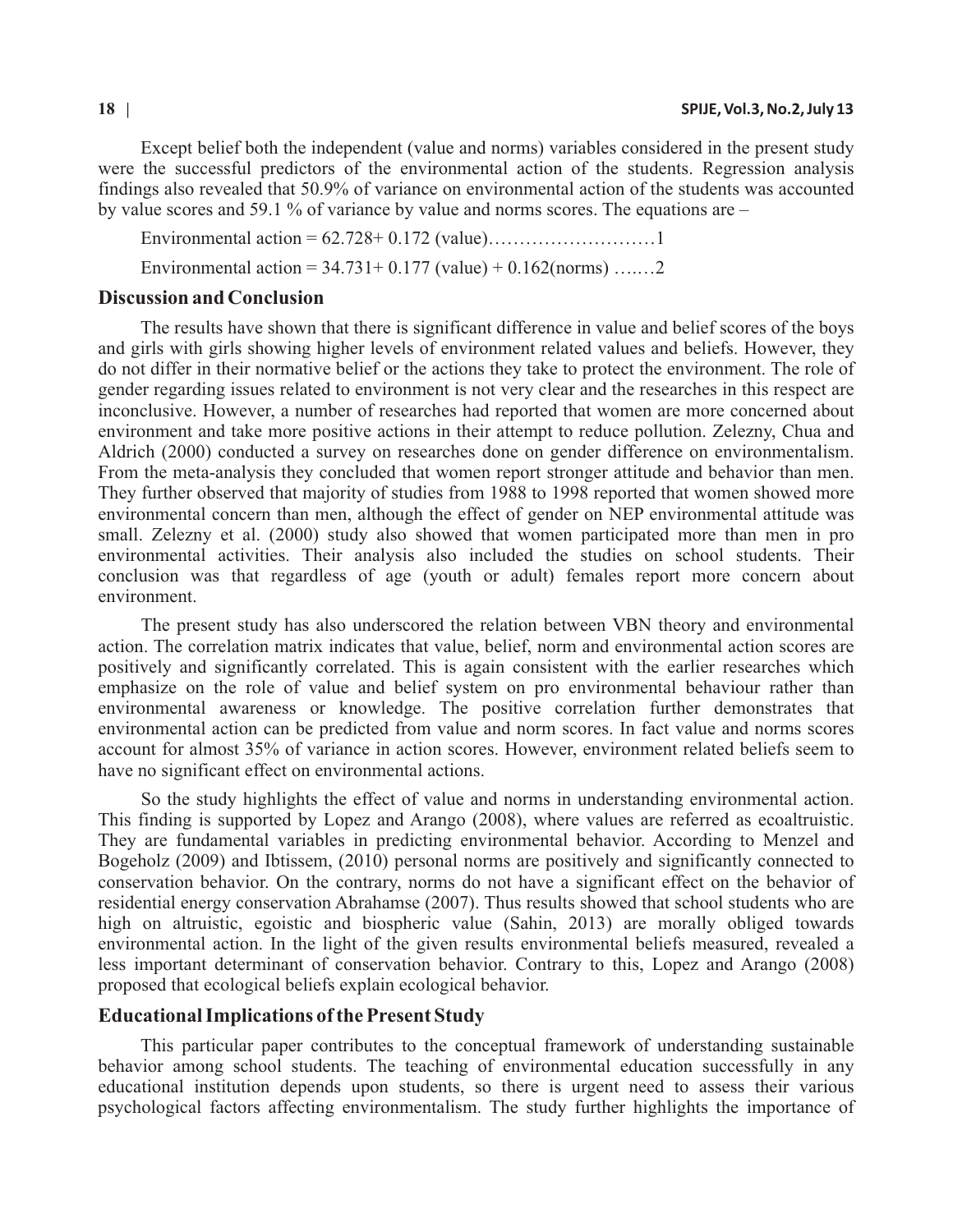value and norms in determining environment related behaviour rather than environmental knowledge or information. So there is an urgent need to inculcate environment related value like altruistic and biospheric value among the students. The impact of norms on environment related behaviour also indicates that the influence of community and the positive role and influence of important persons on an individual student in determining his environment related behaviour are to be taken into account. Since the findings of the study revealed that environmental belief is not a strong predictor of environmental action, therefore there is a scope for emphasing the moral and ethical aspect of Environmental Education in our teaching-learning situation. In parallel to this, some environmental educational programs was designed to help learner take an in depth look at environmental issues (Volk and Cheak, 2003). Moreover some computer based learning activities (Nicoleau et al, 2009) should also be incorporated. Such activities may help teachers to provide some motivation and

# **Reference**

1. Abrahamse ,W. (2007). **Energy conservation through behavioral change: Examining the effectiveness of a tailor-made approach**. Doctoral dissertation, Groningen University.

enhance conservation behavior in their daily life situations (Sahin, 2013).

- 2. Bozdogan, A.E. (2011). The Effects of Instruction with Visual materials on the development of preservice elementary teachers' knowledge and attitude towards global warming. **The Turkish Online Journal of Educational Technology**, 10, 2.
- 3. De Groot, J. (2008). **Mean or green? Value orientations, morality and prosocial behaviour**. Doctoral dissertation, University of Groningen.
- 4. Howes, Y., and Gifford, R. (2007). Stable or dynamic value importance? The interaction between value endorsement level and situational differences on decision making in environmental issues. **Environment and Behaviour**, l41, 4, 549-582.
- 5. Jansson, J., Agneta, M., and Annika, N. (2011). Exploring consumer adoption of a high involvement eco- innovation using value-belief-norm theory. **Journal of consumer behavior**, 10, 51-60.
- 6. Kaufman, D.G., and Franz, C.M. (1993). **Biosphere 2000: Protecting our Global Environment.** New York: Harper Collins.
- 7. Kelly, J.R., and Abel, T.D. (2012). Foetering Ecological Citizenship: The case of environmentalism Service-Learning in Coasta Rica. **International Journal for the Scholarship of Teaching and Learning,** 6, 2.
- 8. Kilbourne, W., and Pickett, G. (2008). How materialism affects environmental beliefs, concern, and environmentally responsible behavior. **Journal of Business Research**. 61(9), Pp. 885-893.
- 9. Kaiser, F.G., Hubner, G., & Bogner, F. X. (2005). Contrasting the theory of planned behavior with the value-belief-norm model in explaining conservation behaviour. **Journal of applied social psychology**, 35, 10, Pp.2150-2170.
- 10. Lopez, A.G., and Cuerro-Arango, M.A. (2008). Relationship among values, beliefs and ecological behavior. **Psicothema,** 20, Pp. 623-629.
- 11. Menzel, S., and Bogeholz, S. (2009). Values, beliefs and norms foster Chilean and German commitment to protect biodiversity. **International Journal of Environmental & Science Education**, 5, 1, Pp. 31-49.